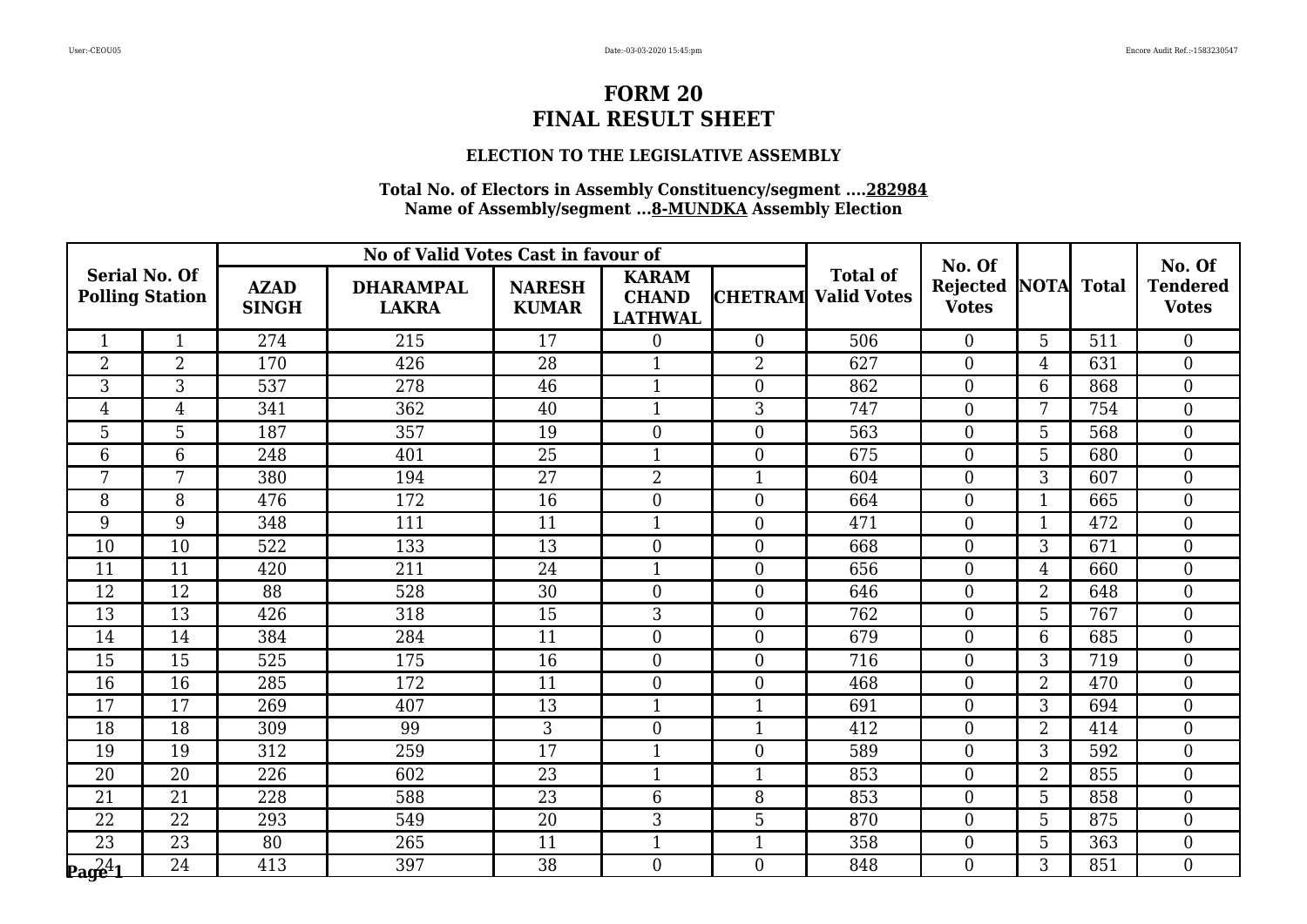### **ELECTION TO THE LEGISLATIVE ASSEMBLY**

| <b>Serial No. Of</b>   |    | No of Valid Votes Cast in favour of |                                  |                               |                                                |                  | No. Of                                |                                 |                | No. Of       |                                 |
|------------------------|----|-------------------------------------|----------------------------------|-------------------------------|------------------------------------------------|------------------|---------------------------------------|---------------------------------|----------------|--------------|---------------------------------|
| <b>Polling Station</b> |    | <b>AZAD</b><br><b>SINGH</b>         | <b>DHARAMPAL</b><br><b>LAKRA</b> | <b>NARESH</b><br><b>KUMAR</b> | <b>KARAM</b><br><b>CHAND</b><br><b>LATHWAL</b> | <b>CHETRAM</b>   | <b>Total of</b><br><b>Valid Votes</b> | <b>Rejected</b><br><b>Votes</b> | <b>NOTA</b>    | <b>Total</b> | <b>Tendered</b><br><b>Votes</b> |
| 25                     | 25 | 311                                 | 261                              | 26                            | $\overline{0}$                                 | $\Omega$         | 598                                   | $\overline{0}$                  | 6              | 604          | $\Omega$                        |
| 26                     | 26 | 338                                 | 225                              | 10                            |                                                | $\overline{2}$   | 576                                   | $\boldsymbol{0}$                | 1              | 577          | $\boldsymbol{0}$                |
| 27                     | 27 | 242                                 | 319                              | 21                            | $\boldsymbol{0}$                               | $\overline{0}$   | 582                                   | $\overline{0}$                  | $\mathbf{1}$   | 583          | $\overline{0}$                  |
| 28                     | 28 | 349                                 | 183                              | 11                            | $\overline{0}$                                 | $\overline{0}$   | 543                                   | $\overline{0}$                  | $\overline{0}$ | 543          | $\overline{0}$                  |
| 29                     | 29 | 428                                 | 263                              | 15                            | $\overline{0}$                                 | $\overline{0}$   | 706                                   | $\overline{0}$                  | 3              | 709          | $\overline{0}$                  |
| 30                     | 30 | 430                                 | 179                              | 14                            | $\overline{2}$                                 | $\overline{0}$   | 625                                   | $\boldsymbol{0}$                | 3              | 628          | $\overline{0}$                  |
| 31                     | 31 | 452                                 | 110                              | 19                            | $\mathbf{1}$                                   | $\overline{0}$   | 582                                   | $\overline{0}$                  | $\overline{2}$ | 584          | $\overline{0}$                  |
| 32                     | 32 | 531                                 | 202                              | 16                            | $\overline{0}$                                 |                  | 750                                   | $\boldsymbol{0}$                | 3              | 753          | $\overline{0}$                  |
| 33                     | 33 | 515                                 | 266                              | 21                            | $\overline{2}$                                 | $\boldsymbol{0}$ | 804                                   | $\boldsymbol{0}$                | 6              | 810          | $\boldsymbol{0}$                |
| 34                     | 34 | 434                                 | 178                              | 5                             | $\overline{0}$                                 | $\theta$         | 617                                   | $\overline{0}$                  | $\overline{4}$ | 621          | $\overline{0}$                  |
| 35                     | 35 | 546                                 | 272                              | 11                            | $\mathbf{1}$                                   | $\Omega$         | 830                                   | $\overline{0}$                  | 1              | 831          | $\overline{0}$                  |
| 36                     | 36 | 122                                 | 539                              | 29                            | $\boldsymbol{0}$                               | $\overline{2}$   | 692                                   | $\boldsymbol{0}$                | $\mathbf{1}$   | 693          | $\mathbf{1}$                    |
| 37                     | 37 | 396                                 | 586                              | 17                            | $\mathbf{1}$                                   | $\overline{0}$   | 1000                                  | $\boldsymbol{0}$                | 3              | 1003         | $\overline{0}$                  |
| 38                     | 38 | 299                                 | 451                              | 8                             | $\mathbf{1}$                                   | $\overline{2}$   | 761                                   | $\overline{0}$                  | 4              | 765          | $\overline{0}$                  |
| 39                     | 39 | 256                                 | 328                              | 13                            | $\mathbf{1}$                                   | $\overline{2}$   | 600                                   | $\overline{0}$                  | 5              | 605          | $\overline{0}$                  |
| 40                     | 40 | 136                                 | 219                              | 5                             | $\boldsymbol{0}$                               | $\overline{0}$   | 360                                   | $\overline{0}$                  | $\mathbf{1}$   | 361          | $\overline{0}$                  |
| 41                     | 41 | 305                                 | 535                              | 18                            | $\boldsymbol{0}$                               | 3                | 861                                   | $\boldsymbol{0}$                | 4              | 865          | $\overline{0}$                  |
| 42                     | 42 | 333                                 | 488                              | 20                            | $\overline{0}$                                 | $\mathbf{1}$     | 842                                   | $\overline{0}$                  | 5              | 847          | $\overline{0}$                  |
| 43                     | 43 | 299                                 | 510                              | 20                            | $\mathbf{1}$                                   | $\mathbf{1}$     | 831                                   | $\overline{0}$                  | 6              | 837          | $\overline{0}$                  |
| 44                     | 44 | 216                                 | 372                              | 17                            | $\boldsymbol{0}$                               | 5                | 610                                   | $\boldsymbol{0}$                | 5              | 615          | $\overline{0}$                  |
| 45                     | 45 | 223                                 | 466                              | 15                            | $\overline{0}$                                 | $\overline{2}$   | 706                                   | $\overline{0}$                  | $\mathbf{1}$   | 707          | $\theta$                        |
| 46                     | 46 | 418                                 | 469                              | 14                            | 1                                              | $\mathbf{1}$     | 903                                   | $\overline{0}$                  | 5              | 908          | $\boldsymbol{0}$                |
| 47                     | 47 | 248                                 | 284                              | $6\phantom{.}6$               | $\mathbf{1}$                                   | $\overline{0}$   | 539                                   | $\overline{0}$                  | 3              | 542          | $\overline{0}$                  |
| $\mathbf{p_{ag6}}_{2}$ | 48 | 369                                 | 386                              | 14                            | $\overline{2}$                                 | $\mathbf{1}$     | 772                                   | $\overline{0}$                  | 3              | 775          | $\Omega$                        |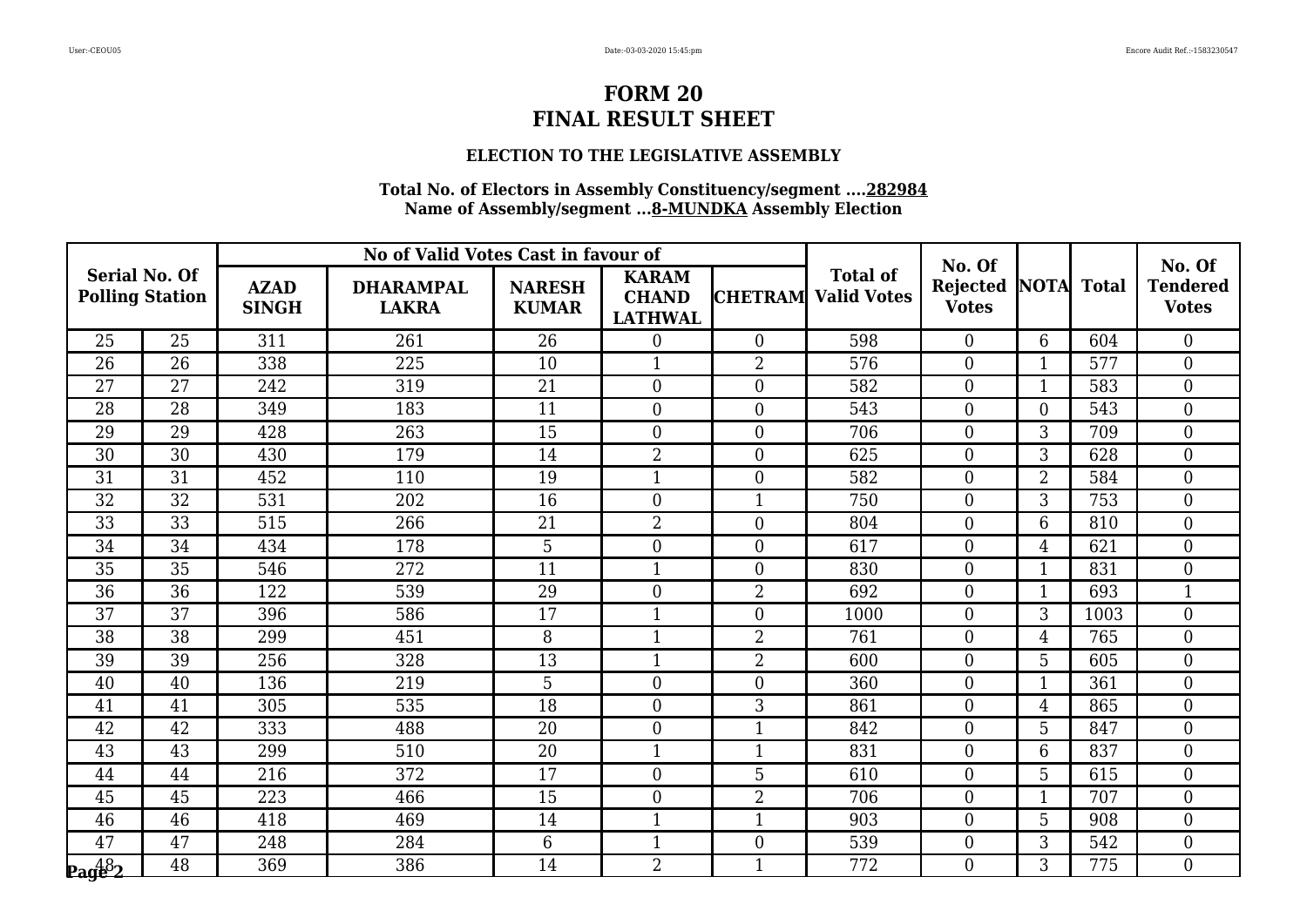### **ELECTION TO THE LEGISLATIVE ASSEMBLY**

| <b>Serial No. Of</b>                     |                        | No of Valid Votes Cast in favour of |                                  |                               |                                                |                  | No. Of                                |                          |                | No. Of       |                                 |
|------------------------------------------|------------------------|-------------------------------------|----------------------------------|-------------------------------|------------------------------------------------|------------------|---------------------------------------|--------------------------|----------------|--------------|---------------------------------|
|                                          | <b>Polling Station</b> | <b>AZAD</b><br><b>SINGH</b>         | <b>DHARAMPAL</b><br><b>LAKRA</b> | <b>NARESH</b><br><b>KUMAR</b> | <b>KARAM</b><br><b>CHAND</b><br><b>LATHWAL</b> | <b>CHETRAM</b>   | <b>Total of</b><br><b>Valid Votes</b> | Rejected<br><b>Votes</b> | <b>NOTA</b>    | <b>Total</b> | <b>Tendered</b><br><b>Votes</b> |
| 49                                       | 49                     | 287                                 | 296                              | 8                             | $\theta$                                       | 2                | 593                                   | $\overline{0}$           | $\overline{2}$ | 595          | $\overline{0}$                  |
| 50                                       | 50                     | 304                                 | 322                              | 6                             | $\overline{0}$                                 |                  | 633                                   | $\overline{0}$           | 3              | 636          | $\overline{0}$                  |
| 51                                       | 51                     | 244                                 | 241                              | $7\phantom{.}$                | $\overline{0}$                                 | $\mathbf{1}$     | 493                                   | $\boldsymbol{0}$         | $\mathbf{1}$   | 494          | $\overline{0}$                  |
| 52                                       | 52                     | 172                                 | 227                              | $\overline{4}$                | $\overline{0}$                                 | $\overline{0}$   | 403                                   | $\overline{0}$           | $\mathbf{1}$   | 404          | $\overline{0}$                  |
| 53                                       | 53                     | 277                                 | 335                              | 13                            | $\mathbf{1}$                                   | $\overline{0}$   | 626                                   | $\boldsymbol{0}$         | $\overline{2}$ | 628          | $\overline{0}$                  |
| 54                                       | 54                     | 341                                 | 280                              | 14                            | $\mathbf{1}$                                   |                  | 637                                   | $\boldsymbol{0}$         | 3              | 640          | $\boldsymbol{0}$                |
| 55                                       | 55                     | 334                                 | 270                              | 10                            | $\mathbf{1}$                                   | $\overline{0}$   | 615                                   | $\overline{0}$           | 3              | 618          | $\overline{0}$                  |
| 56                                       | 56                     | 340                                 | 253                              | 12                            | $\overline{0}$                                 | $\overline{0}$   | 605                                   | $\overline{0}$           | 1              | 606          | $\overline{0}$                  |
| $\overline{57}$                          | $\overline{57}$        | 391                                 | 507                              | 14                            | $\overline{0}$                                 | $\overline{0}$   | 912                                   | $\boldsymbol{0}$         | 4              | 916          | $\overline{0}$                  |
| 58                                       | 58                     | 226                                 | 257                              | 5                             | $\overline{0}$                                 | $\overline{0}$   | 488                                   | $\overline{0}$           | $\mathbf{1}$   | 489          | $\overline{0}$                  |
| 59                                       | 59                     | 221                                 | 262                              | 7                             | $\mathbf{1}$                                   | $\overline{0}$   | 491                                   | $\overline{0}$           | 1              | 492          | $\overline{0}$                  |
| 60                                       | 60                     | 211                                 | 269                              | 16                            | $\overline{0}$                                 | $\overline{0}$   | 496                                   | $\boldsymbol{0}$         | $\overline{0}$ | 496          | $\overline{0}$                  |
| 61                                       | 61                     | 245                                 | 189                              | 9                             | $\mathbf{1}$                                   | $\overline{0}$   | 444                                   | $\boldsymbol{0}$         | $\overline{2}$ | 446          | $\overline{0}$                  |
| 62                                       | 62                     | 202                                 | 419                              | 9                             | $\mathfrak{Z}$                                 | $\mathbf{1}$     | 634                                   | $\boldsymbol{0}$         | 4              | 638          | $\overline{0}$                  |
| 63                                       | 63                     | 136                                 | 367                              | $\overline{4}$                | $\overline{0}$                                 | $\overline{0}$   | 507                                   | $\boldsymbol{0}$         | $\mathbf{1}$   | 508          | $\overline{0}$                  |
| 64                                       | 64                     | 171                                 | 142                              | $6\phantom{.}6$               | $\mathbf{0}$                                   | $\mathbf{1}$     | 320                                   | $\boldsymbol{0}$         | $\mathbf{1}$   | 321          | $\overline{0}$                  |
| 65                                       | 65                     | 242                                 | 342                              | 16                            | $\mathbf{1}$                                   | $\mathbf{1}$     | 602                                   | $\boldsymbol{0}$         | 5              | 607          | $\overline{0}$                  |
| 66                                       | 66                     | 252                                 | 382                              | 10                            | $\theta$                                       | $\theta$         | 644                                   | $\overline{0}$           | $\mathbf{1}$   | 645          | $\overline{0}$                  |
| 67                                       | 67                     | 230                                 | 264                              | 17                            | 1                                              | $\overline{0}$   | 512                                   | $\boldsymbol{0}$         | 1              | 513          | $\overline{0}$                  |
| 68                                       | 68                     | 237                                 | 330                              | 22                            | $\boldsymbol{0}$                               | $\mathbf{1}$     | 590                                   | $\boldsymbol{0}$         | $\mathbf{1}$   | 591          | $\overline{0}$                  |
| 69                                       | 69                     | 267                                 | 392                              | 11                            | $\theta$                                       | $\mathbf{1}$     | 671                                   | $\overline{0}$           | 5              | 676          | $\overline{0}$                  |
| 70                                       | 70                     | 266                                 | 329                              | 15                            | $\mathbf{0}$                                   | 1                | 611                                   | $\overline{0}$           | 2              | 613          | $\overline{0}$                  |
| 71                                       | 71                     | 217                                 | 358                              | 13                            | $\boldsymbol{0}$                               | $\boldsymbol{0}$ | 588                                   | $\boldsymbol{0}$         | $\overline{2}$ | 590          | $\overline{0}$                  |
| $\mathbf{p_{ag}^{\mathbb{Z}\mathbb{Z}}}$ | 72                     | 245                                 | 306                              | 9                             | 3                                              | $\Omega$         | 563                                   | $\overline{0}$           | $\overline{2}$ | 565          | $\Omega$                        |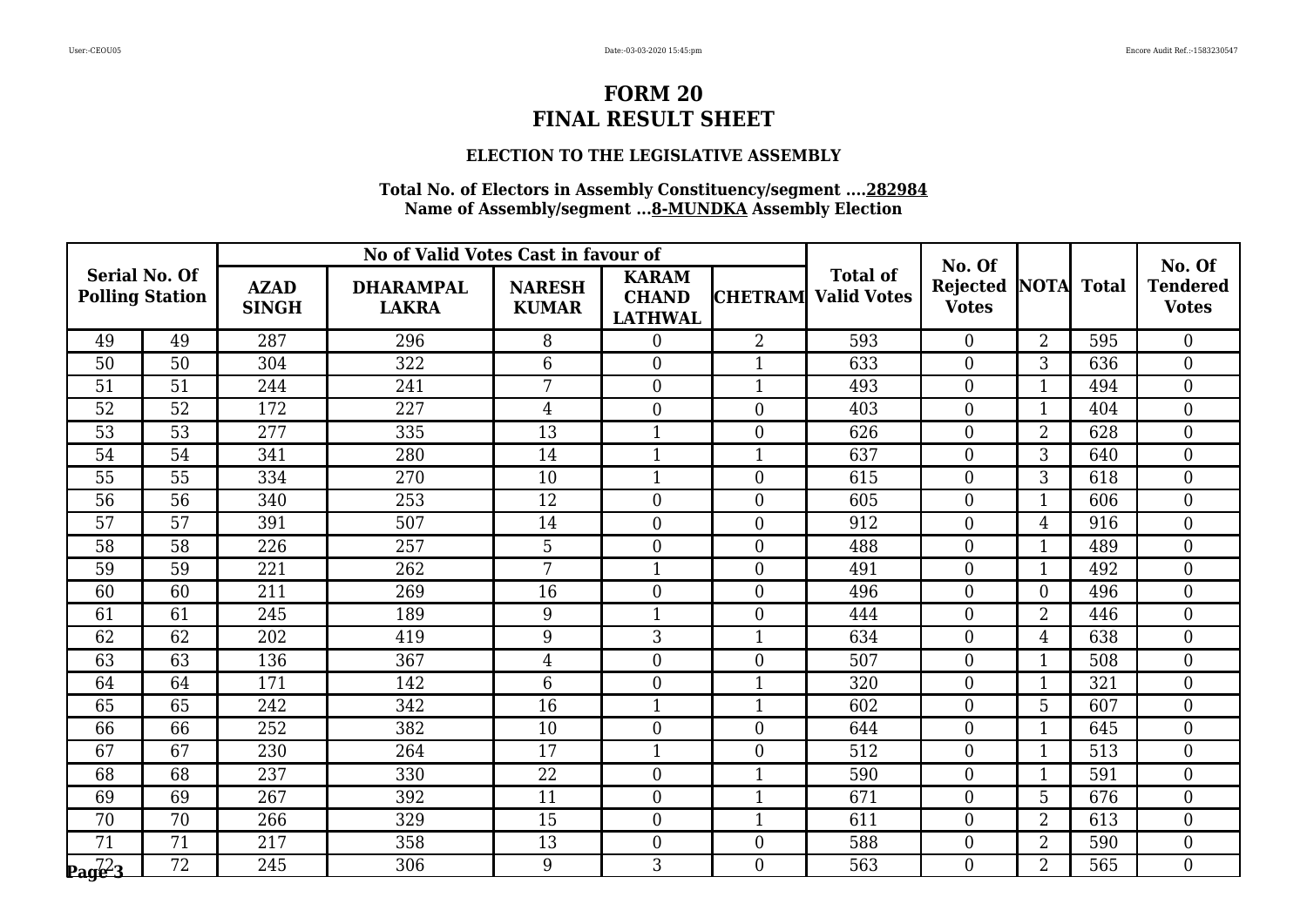### **ELECTION TO THE LEGISLATIVE ASSEMBLY**

| <b>Serial No. Of</b> |                        |                             | No of Valid Votes Cast in favour of |                               |                                                |                  |                                       | No. Of                   |                  |              | No. Of                          |
|----------------------|------------------------|-----------------------------|-------------------------------------|-------------------------------|------------------------------------------------|------------------|---------------------------------------|--------------------------|------------------|--------------|---------------------------------|
|                      | <b>Polling Station</b> | <b>AZAD</b><br><b>SINGH</b> | <b>DHARAMPAL</b><br><b>LAKRA</b>    | <b>NARESH</b><br><b>KUMAR</b> | <b>KARAM</b><br><b>CHAND</b><br><b>LATHWAL</b> | <b>CHETRAM</b>   | <b>Total of</b><br><b>Valid Votes</b> | Rejected<br><b>Votes</b> | <b>NOTA</b>      | <b>Total</b> | <b>Tendered</b><br><b>Votes</b> |
| 73                   | 73                     | 170                         | 270                                 | 11                            | $\theta$                                       | 1                | 452                                   | $\overline{0}$           | $\Omega$         | 452          | $\overline{0}$                  |
| 74                   | 74                     | 289                         | 619                                 | 23                            | 3                                              | 5                | 939                                   | $\overline{0}$           | 4                | 943          | $\overline{0}$                  |
| 75                   | 75                     | 583                         | 264                                 | 24                            | $\overline{2}$                                 | $\overline{2}$   | 875                                   | $\boldsymbol{0}$         | $\mathbf{1}$     | 876          | $\overline{0}$                  |
| 76                   | 76                     | 416                         | 375                                 | 11                            | $\overline{0}$                                 | $\overline{0}$   | 802                                   | $\overline{0}$           | 3                | 805          | $\overline{0}$                  |
| 77                   | 77                     | 250                         | 502                                 | 14                            | $\overline{0}$                                 | $\overline{2}$   | 768                                   | $\overline{0}$           | 6                | 774          | $\overline{0}$                  |
| 78                   | 78                     | 189                         | 350                                 | 8                             | $\mathbf{0}$                                   | $\mathbf{1}$     | 548                                   | $\boldsymbol{0}$         | $\overline{2}$   | 550          | $\boldsymbol{0}$                |
| 79                   | 79                     | 131                         | 312                                 | $\overline{4}$                | $\mathbf{1}$                                   | $\overline{0}$   | 448                                   | $\overline{0}$           | 3                | 451          | $\overline{0}$                  |
| 80                   | 80                     | 333                         | 595                                 | 12                            | $\overline{0}$                                 | $\overline{2}$   | 942                                   | $\overline{0}$           | 5                | 947          | $\overline{0}$                  |
| 81                   | 81                     | 164                         | 324                                 | $\overline{7}$                | $\overline{0}$                                 | $\overline{0}$   | 495                                   | $\boldsymbol{0}$         | 6                | 501          | $\overline{0}$                  |
| 82                   | 82                     | 265                         | 366                                 | 9                             | $\overline{0}$                                 | $\overline{2}$   | 642                                   | $\overline{0}$           | $\overline{2}$   | 644          | $\overline{0}$                  |
| 83                   | 83                     | 256                         | 573                                 | 15                            | $\mathbf{1}$                                   | $\overline{2}$   | 847                                   | $\overline{0}$           | 6                | 853          | $\overline{0}$                  |
| 84                   | 84                     | 50                          | 706                                 | 8                             | $\mathbf{1}$                                   | $\mathbf{1}$     | 766                                   | $\boldsymbol{0}$         | $\mathbf{1}$     | 767          | $\overline{0}$                  |
| 85                   | 85                     | 43                          | 657                                 | 11                            | $\boldsymbol{0}$                               | $\overline{0}$   | 711                                   | $\boldsymbol{0}$         | $\boldsymbol{0}$ | 711          | $\overline{0}$                  |
| 86                   | $\overline{86}$        | 21                          | 632                                 | $7\phantom{.}$                | $\overline{2}$                                 | $\overline{0}$   | 662                                   | $\boldsymbol{0}$         | $\mathbf{1}$     | 663          | $\overline{0}$                  |
| 87                   | 87                     | 34                          | 845                                 | 11                            | $\overline{0}$                                 | $\overline{0}$   | 890                                   | $\overline{0}$           | 3                | 893          | $\overline{0}$                  |
| 88                   | 88                     | 41                          | 593                                 | 8                             | $\boldsymbol{0}$                               | $\overline{0}$   | 642                                   | $\boldsymbol{0}$         | $\overline{2}$   | 644          | $\overline{0}$                  |
| 89                   | 89                     | 386                         | 400                                 | 53                            | $\overline{2}$                                 | $\overline{2}$   | 843                                   | $\boldsymbol{0}$         | 13               | 856          | $\overline{0}$                  |
| 90                   | 90                     | 140                         | 168                                 | $\overline{15}$               | $\overline{2}$                                 | $\mathbf{1}$     | 326                                   | $\overline{0}$           | $\mathbf{1}$     | 327          | $\theta$                        |
| 91                   | 91                     | 244                         | 217                                 | 21                            | 6                                              | $\overline{4}$   | 492                                   | $\boldsymbol{0}$         | 4                | 496          | $\overline{0}$                  |
| 92                   | 92                     | 230                         | 241                                 | 21                            | $\mathbf{0}$                                   | $\boldsymbol{0}$ | 492                                   | $\boldsymbol{0}$         | $\mathbf{1}$     | 493          | $\overline{0}$                  |
| 93                   | 93                     | 259                         | 263                                 | 21                            | $\theta$                                       | $\overline{2}$   | 545                                   | $\overline{0}$           | $\overline{2}$   | 547          | $\Omega$                        |
| 94                   | 94                     | 159                         | 254                                 | 14                            | $\mathbf 1$                                    | $\overline{0}$   | 428                                   | $\overline{0}$           | 4                | 432          | $\overline{0}$                  |
| 95                   | 95                     | 208                         | 240                                 | 12                            | $\mathbf{1}$                                   | $\mathbf{1}$     | 462                                   | $\overline{0}$           | 3                | 465          | $\overline{0}$                  |
| $\mathbf{p_{ag64}}$  | 96                     | 183                         | 175                                 | 15                            | $\mathbf{1}$                                   | $\overline{2}$   | 376                                   | $\overline{0}$           | 6                | 382          | $\Omega$                        |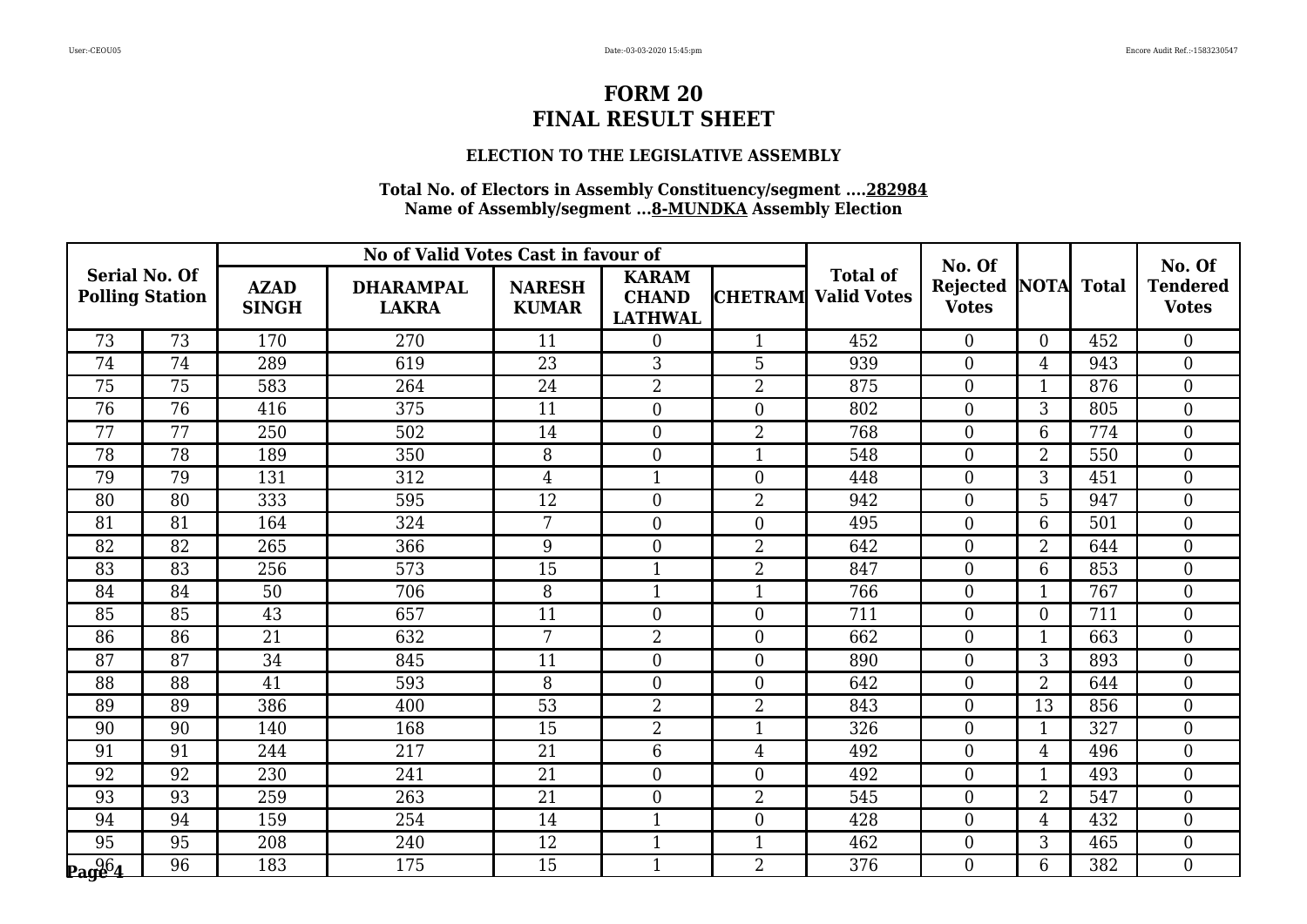### **ELECTION TO THE LEGISLATIVE ASSEMBLY**

|                                            |                        |                             | No of Valid Votes Cast in favour of |                               |                                                |                  |                                       | No. Of                   |                |              | No. Of                          |
|--------------------------------------------|------------------------|-----------------------------|-------------------------------------|-------------------------------|------------------------------------------------|------------------|---------------------------------------|--------------------------|----------------|--------------|---------------------------------|
| <b>Serial No. Of</b>                       | <b>Polling Station</b> | <b>AZAD</b><br><b>SINGH</b> | <b>DHARAMPAL</b><br><b>LAKRA</b>    | <b>NARESH</b><br><b>KUMAR</b> | <b>KARAM</b><br><b>CHAND</b><br><b>LATHWAL</b> | <b>CHETRAM</b>   | <b>Total of</b><br><b>Valid Votes</b> | Rejected<br><b>Votes</b> | <b>NOTA</b>    | <b>Total</b> | <b>Tendered</b><br><b>Votes</b> |
| 97                                         | 97                     | 306                         | 358                                 | 27                            | 3                                              | 2                | 696                                   | $\overline{0}$           | 12             | 708          | $\overline{0}$                  |
| 98                                         | 98                     | 240                         | 295                                 | 30                            | $\overline{0}$                                 | $\overline{4}$   | 569                                   | $\boldsymbol{0}$         | 2              | 571          | $\overline{0}$                  |
| 99                                         | 99                     | 215                         | 248                                 | 8                             | $\overline{0}$                                 | $\overline{0}$   | 471                                   | $\overline{0}$           | $\overline{2}$ | 473          | $\boldsymbol{0}$                |
| 100                                        | 100                    | 346                         | 370                                 | 39                            | $\mathbf{1}$                                   | 9                | 765                                   | $\overline{0}$           | 7              | 772          | $\overline{0}$                  |
| 101                                        | 101                    | 308                         | 388                                 | 23                            | $\mathbf{1}$                                   | $\overline{3}$   | 723                                   | $\overline{0}$           | 7              | 730          | $\overline{0}$                  |
| 102                                        | 102                    | 171                         | 182                                 | 9                             | $\mathbf{1}$                                   | $\boldsymbol{0}$ | 363                                   | $\boldsymbol{0}$         | $\overline{2}$ | 365          | $\boldsymbol{0}$                |
| 103                                        | 103                    | 123                         | 242                                 | 11                            | $\theta$                                       | $\overline{2}$   | 378                                   | $\overline{0}$           | $\overline{2}$ | 380          | $\overline{0}$                  |
| 104                                        | 104                    | 140                         | 398                                 | 8                             | $\overline{2}$                                 | 3                | 551                                   | $\overline{0}$           | 1              | 552          | $\overline{0}$                  |
| 105                                        | 105                    | 192                         | 457                                 | $\overline{37}$               | 5                                              | 3                | 694                                   | $\overline{0}$           | 10             | 704          | $\overline{0}$                  |
| 106                                        | 106                    | 142                         | 463                                 | 23                            | $\overline{0}$                                 | $\overline{2}$   | 630                                   | $\overline{0}$           | $\overline{2}$ | 632          | $\overline{0}$                  |
| 107                                        | 107                    | 88                          | 262                                 | 20                            | $\overline{0}$                                 | $\mathbf{1}$     | 371                                   | $\overline{0}$           | 1              | 372          | $\overline{0}$                  |
| 108                                        | 108                    | 378                         | 379                                 | 23                            | $\overline{0}$                                 | $\overline{0}$   | 780                                   | $\overline{0}$           | 9              | 789          | $\overline{0}$                  |
| 109                                        | 109                    | 214                         | 326                                 | 19                            | $\mathbf{1}$                                   | $\overline{0}$   | 560                                   | $\boldsymbol{0}$         | 12             | 572          | $\overline{0}$                  |
| 110                                        | 110                    | 329                         | 272                                 | 61                            | $\mathbf{1}$                                   | $\overline{0}$   | 663                                   | $\overline{0}$           | 3              | 666          | $\overline{0}$                  |
| 111                                        | 111                    | 95                          | 319                                 | 57                            | $\mathbf{1}$                                   | $\overline{0}$   | 472                                   | $\overline{0}$           | 3              | 475          | $\overline{0}$                  |
| 112                                        | 112                    | 148                         | 275                                 | 49                            | $\boldsymbol{0}$                               | $\overline{0}$   | 472                                   | $\boldsymbol{0}$         | 5              | 477          | $\boldsymbol{0}$                |
| 113                                        | 113                    | 367                         | 242                                 | 37                            | $\boldsymbol{0}$                               | $\boldsymbol{0}$ | 646                                   | $\boldsymbol{0}$         | $\mathbf{1}$   | 647          | $\overline{0}$                  |
| 114                                        | 114                    | 330                         | 218                                 | 39                            | $\theta$                                       | $\mathbf{1}$     | 588                                   | $\overline{0}$           | 5              | 593          | $\theta$                        |
| 115                                        | 115                    | 192                         | 253                                 | 4                             | $\boldsymbol{0}$                               | $\overline{0}$   | 449                                   | $\overline{0}$           | 3              | 452          | $\overline{0}$                  |
| 116                                        | 116                    | 241                         | 309                                 | 15                            | $\mathbf{0}$                                   | $\mathbf{1}$     | 566                                   | $\boldsymbol{0}$         | 3              | 569          | $\overline{0}$                  |
| 117                                        | 117                    | 241                         | 269                                 | 15                            | $\overline{2}$                                 | $\mathbf{1}$     | 528                                   | $\overline{0}$           | $\mathbf{1}$   | 529          | $\Omega$                        |
| 118                                        | 118                    | 188                         | 380                                 | 20                            | 4                                              | $\overline{2}$   | 594                                   | $\overline{0}$           | 3              | 597          | $\overline{0}$                  |
| 119                                        | 119                    | 170                         | 249                                 | 19                            | $\boldsymbol{0}$                               | $\mathbf{1}$     | 439                                   | $\overline{0}$           | 4              | 443          | $\boldsymbol{0}$                |
| $\mathbf{p}_\mathbf{a}$ d $\mathbf{q}$ e S | 120                    | 152                         | 281                                 | $\overline{2}$                | $\theta$                                       | $\mathbf{1}$     | 436                                   | $\overline{0}$           | 4              | 440          | $\Omega$                        |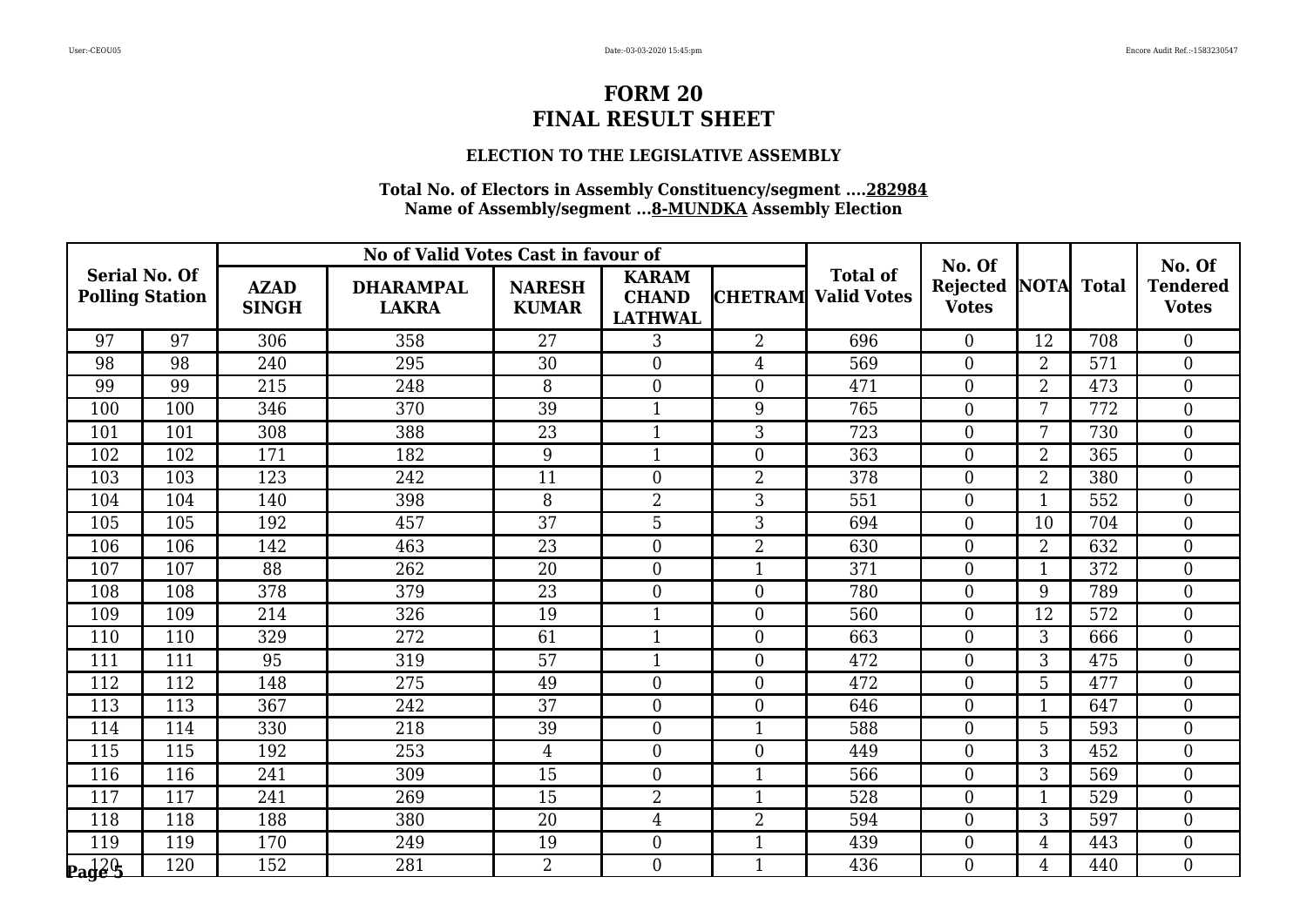### **ELECTION TO THE LEGISLATIVE ASSEMBLY**

| <b>Serial No. Of</b>                                              |     | No of Valid Votes Cast in favour of |                                  |                               |                                                |                  | No. Of                                |                                 |                | No. Of           |                                 |
|-------------------------------------------------------------------|-----|-------------------------------------|----------------------------------|-------------------------------|------------------------------------------------|------------------|---------------------------------------|---------------------------------|----------------|------------------|---------------------------------|
| <b>Polling Station</b>                                            |     | <b>AZAD</b><br><b>SINGH</b>         | <b>DHARAMPAL</b><br><b>LAKRA</b> | <b>NARESH</b><br><b>KUMAR</b> | <b>KARAM</b><br><b>CHAND</b><br><b>LATHWAL</b> | <b>CHETRAM</b>   | <b>Total of</b><br><b>Valid Votes</b> | <b>Rejected</b><br><b>Votes</b> | <b>NOTA</b>    | <b>Total</b>     | <b>Tendered</b><br><b>Votes</b> |
| 121                                                               | 121 | 273                                 | 323                              | 27                            | 1                                              | $\theta$         | 624                                   | $\overline{0}$                  | $\overline{2}$ | 626              | $\overline{0}$                  |
| 122                                                               | 122 | 287                                 | 264                              | 18                            | $\mathbf{1}$                                   | $\overline{2}$   | 572                                   | $\overline{0}$                  | 1              | 573              | $\overline{0}$                  |
| 123                                                               | 123 | 379                                 | 239                              | 15                            | $\mathbf{1}$                                   | $\overline{2}$   | 636                                   | $\overline{0}$                  | $\overline{0}$ | 636              | $\boldsymbol{0}$                |
| 124                                                               | 124 | 280                                 | 312                              | 23                            | $\mathbf{1}$                                   | $\overline{0}$   | 616                                   | $\overline{0}$                  | $\mathbf{1}$   | 617              | $\overline{0}$                  |
| 125                                                               | 125 | 273                                 | 258                              | 11                            | $\overline{0}$                                 | 4                | 546                                   | $\boldsymbol{0}$                | 3              | 549              | $\overline{0}$                  |
| 126                                                               | 126 | 253                                 | 261                              | 18                            | $\boldsymbol{0}$                               |                  | 533                                   | $\boldsymbol{0}$                | 6              | 539              | $\boldsymbol{0}$                |
| 127                                                               | 127 | 574                                 | 247                              | 16                            | $\overline{0}$                                 | $\mathbf{1}$     | 838                                   | $\overline{0}$                  | 3              | 841              | $\overline{0}$                  |
| 128                                                               | 128 | 346                                 | 494                              | $6\phantom{1}6$               | $\overline{0}$                                 | 3                | 849                                   | $\overline{0}$                  | $\overline{0}$ | 849              | $\overline{0}$                  |
| 129                                                               | 129 | 417                                 | 285                              | 16                            | $\mathbf{1}$                                   |                  | $\overline{720}$                      | $\theta$                        | 3              | $\overline{723}$ | $\theta$                        |
| 130                                                               | 130 | 424                                 | 252                              | 12                            | $\overline{0}$                                 | $\overline{0}$   | 688                                   | $\overline{0}$                  | $\overline{0}$ | 688              | $\overline{0}$                  |
| 131                                                               | 131 | 144                                 | 209                              | 7                             | $\boldsymbol{0}$                               | $\overline{2}$   | 362                                   | $\boldsymbol{0}$                | 1              | 363              | $\boldsymbol{0}$                |
| 132                                                               | 132 | 363                                 | 436                              | 13                            | $\overline{0}$                                 | $\overline{2}$   | 814                                   | $\overline{0}$                  | 3              | 817              | $\overline{0}$                  |
| 133                                                               | 133 | 461                                 | 328                              | 23                            | $\mathbf{1}$                                   | $\overline{0}$   | 813                                   | $\overline{0}$                  | $\overline{4}$ | 817              | $\overline{0}$                  |
| 134                                                               | 134 | 449                                 | 123                              | 33                            | $\mathbf{1}$                                   | $\boldsymbol{0}$ | 606                                   | $\overline{0}$                  | 2              | 608              | $\overline{0}$                  |
| 135                                                               | 135 | 329                                 | 166                              | 337                           | 3                                              | $\overline{0}$   | 835                                   | $\overline{0}$                  | 3              | 838              | $\theta$                        |
| 136                                                               | 136 | 235                                 | 155                              | 290                           | $\overline{2}$                                 | $\overline{0}$   | 682                                   | $\overline{0}$                  | $\overline{2}$ | 684              | $\overline{0}$                  |
| 137                                                               | 137 | 144                                 | 130                              | 199                           | $\boldsymbol{0}$                               | $\mathbf{1}$     | 474                                   | $\overline{0}$                  | $\mathbf{1}$   | 475              | $\overline{0}$                  |
| 138                                                               | 138 | 393                                 | 311                              | 9                             | $\overline{0}$                                 | $\overline{0}$   | 713                                   | $\overline{0}$                  | $\overline{2}$ | 715              | $\overline{0}$                  |
| 139                                                               | 139 | 386                                 | 229                              | $\overline{5}$                | $\theta$                                       | $\theta$         | 620                                   | $\overline{0}$                  | 3              | 623              | $\theta$                        |
| 140                                                               | 140 | 393                                 | 243                              | 15                            | $\mathbf{1}$                                   | 3                | 655                                   | $\boldsymbol{0}$                | $\overline{2}$ | 657              | $\overline{0}$                  |
| 141                                                               | 141 | 326                                 | 207                              | 16                            | $\overline{0}$                                 | $\overline{0}$   | 549                                   | $\overline{0}$                  | $\overline{2}$ | 551              | $\overline{0}$                  |
| 142                                                               | 142 | 301                                 | 162                              | 7                             | $\mathbf{1}$                                   | $\theta$         | 471                                   | $\overline{0}$                  | 3              | 474              | $\overline{0}$                  |
| 143                                                               | 143 | 278                                 | 241                              | 12                            | $\boldsymbol{0}$                               | 3                | 534                                   | $\boldsymbol{0}$                | 9              | 543              | $\boldsymbol{0}$                |
| $\mathbf{p}_\mathbf{a}\mathbf{d}\mathbf{\hat{d}}\mathbf{\hat{b}}$ | 144 | 308                                 | 226                              | 14                            | $\mathbf{1}$                                   | $\mathbf{1}$     | 550                                   | $\overline{0}$                  | $\mathbf{1}$   | 551              | $\Omega$                        |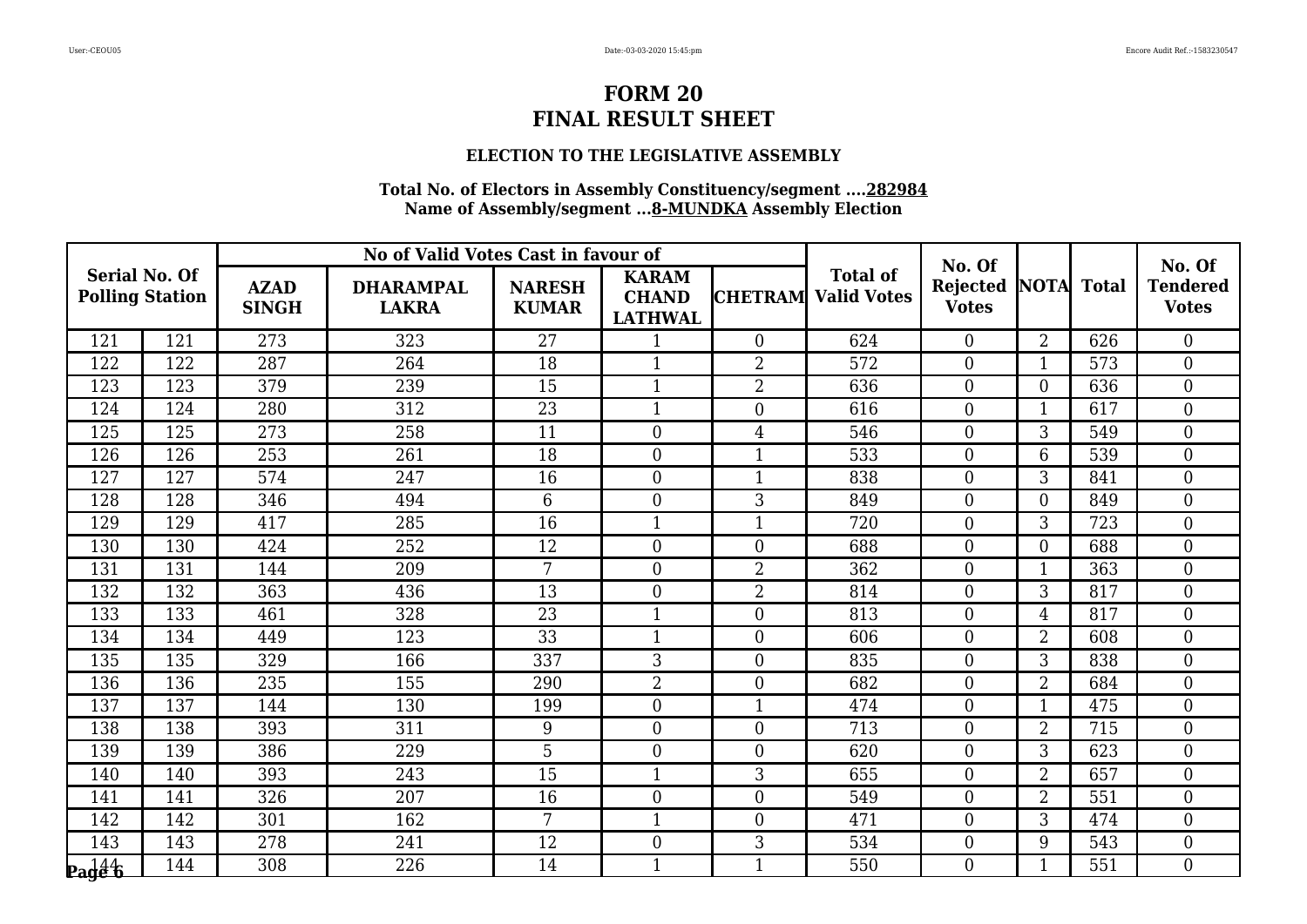### **ELECTION TO THE LEGISLATIVE ASSEMBLY**

| <b>Serial No. Of</b>                            |     | No of Valid Votes Cast in favour of |                                  |                               |                                                |                  | No. Of                                |                                 |                | No. Of       |                                 |
|-------------------------------------------------|-----|-------------------------------------|----------------------------------|-------------------------------|------------------------------------------------|------------------|---------------------------------------|---------------------------------|----------------|--------------|---------------------------------|
| <b>Polling Station</b>                          |     | <b>AZAD</b><br><b>SINGH</b>         | <b>DHARAMPAL</b><br><b>LAKRA</b> | <b>NARESH</b><br><b>KUMAR</b> | <b>KARAM</b><br><b>CHAND</b><br><b>LATHWAL</b> | <b>CHETRAM</b>   | <b>Total of</b><br><b>Valid Votes</b> | <b>Rejected</b><br><b>Votes</b> | <b>NOTA</b>    | <b>Total</b> | <b>Tendered</b><br><b>Votes</b> |
| 145                                             | 145 | 567                                 | 267                              | 14                            | $\mathbf 1$                                    | $\Omega$         | 849                                   | $\overline{0}$                  | 3              | 852          | $\Omega$                        |
| 146                                             | 146 | 588                                 | 252                              | 15                            | $\overline{0}$                                 | $\overline{0}$   | 855                                   | $\overline{0}$                  | 7              | 862          | $\overline{0}$                  |
| 147                                             | 147 | 372                                 | 187                              | 17                            | $\boldsymbol{0}$                               | $\overline{2}$   | 578                                   | $\overline{0}$                  | $\overline{2}$ | 580          | $\overline{0}$                  |
| 148                                             | 148 | 210                                 | 120                              | $\overline{4}$                | $\overline{0}$                                 | $\overline{0}$   | 334                                   | $\overline{0}$                  | $\mathbf{1}$   | 335          | $\overline{0}$                  |
| 149                                             | 149 | 368                                 | 186                              | $\overline{7}$                | $\overline{0}$                                 |                  | 562                                   | $\overline{0}$                  | 3              | 565          | $\overline{0}$                  |
| 150                                             | 150 | 318                                 | 276                              | 23                            | $\boldsymbol{0}$                               | $\overline{2}$   | 619                                   | $\overline{0}$                  | 6              | 625          | $\overline{0}$                  |
| 151                                             | 151 | 291                                 | 231                              | 10                            | $\overline{0}$                                 | $\overline{2}$   | 534                                   | $\overline{0}$                  | 4              | 538          | $\overline{0}$                  |
| 152                                             | 152 | 326                                 | 343                              | 36                            | $\overline{2}$                                 |                  | 708                                   | $\boldsymbol{0}$                | 7              | 715          | $\overline{0}$                  |
| 153                                             | 153 | 357                                 | 251                              | $\overline{4}$                | $\mathbf{1}$                                   | $\overline{2}$   | 615                                   | $\boldsymbol{0}$                | 3              | 618          | $\boldsymbol{0}$                |
| 154                                             | 154 | 293                                 | 150                              | $\overline{4}$                | $\mathbf{1}$                                   | $\theta$         | 448                                   | $\overline{0}$                  | $\overline{4}$ | 452          | $\overline{0}$                  |
| 155                                             | 155 | 304                                 | 236                              | $6\phantom{.}6$               | $\overline{0}$                                 |                  | 547                                   | $\overline{0}$                  | 3              | 550          | $\overline{0}$                  |
| 156                                             | 156 | 265                                 | 199                              | $\overline{2}$                | $\boldsymbol{0}$                               | $\boldsymbol{0}$ | 466                                   | $\overline{0}$                  | 5              | 471          | $\boldsymbol{0}$                |
| 157                                             | 157 | 352                                 | 268                              | 16                            | $\mathbf{1}$                                   | $\overline{0}$   | 637                                   | $\overline{0}$                  | 6              | 643          | $\overline{0}$                  |
| 158                                             | 158 | 263                                 | 195                              | $\overline{4}$                | $\overline{0}$                                 | $\mathbf{1}$     | 463                                   | $\overline{0}$                  | $\mathbf{1}$   | 464          | $\overline{0}$                  |
| 159                                             | 159 | 362                                 | 336                              | 21                            | $\mathbf{1}$                                   | 7                | 727                                   | $\overline{0}$                  | 8              | 735          | $\overline{0}$                  |
| 160                                             | 160 | 397                                 | 368                              | 13                            | $\boldsymbol{0}$                               | $\mathbf{1}$     | 779                                   | $\overline{0}$                  | 9              | 788          | $\boldsymbol{0}$                |
| 161                                             | 161 | 279                                 | 316                              | 10                            | $\boldsymbol{0}$                               | $\overline{0}$   | 605                                   | $\boldsymbol{0}$                | 7              | 612          | $\overline{0}$                  |
| 162                                             | 162 | 237                                 | 197                              | 18                            | $\overline{2}$                                 | $\mathbf{1}$     | 455                                   | $\overline{0}$                  | 4              | 459          | $\overline{0}$                  |
| 163                                             | 163 | 265                                 | 273                              | 9                             | $\mathbf{1}$                                   | $\theta$         | 548                                   | $\overline{0}$                  | 6              | 554          | $\overline{0}$                  |
| 164                                             | 164 | 261                                 | 326                              | 15                            | $\boldsymbol{0}$                               | $\boldsymbol{0}$ | 602                                   | $\boldsymbol{0}$                | 3              | 605          | $\boldsymbol{0}$                |
| 165                                             | 165 | 199                                 | 307                              | 18                            | $\overline{0}$                                 | $\mathbf{1}$     | 525                                   | $\overline{0}$                  | 3              | 528          | $\theta$                        |
| 166                                             | 166 | 184                                 | 271                              | 8                             | $\overline{2}$                                 | 3                | 468                                   | $\overline{0}$                  | 2              | 470          | $\boldsymbol{0}$                |
| 167                                             | 167 | 304                                 | 275                              | 15                            | $\mathbf{1}$                                   | $\overline{2}$   | 597                                   | $\overline{0}$                  | 4              | 601          | $\overline{0}$                  |
| $\mathbf{p}_\mathbf{a}$ d $\mathbf{\hat{g}}$ 87 | 168 | 348                                 | 253                              | 14                            | $\overline{2}$                                 | $\Omega$         | 617                                   | $\overline{0}$                  | 3              | 620          | $\Omega$                        |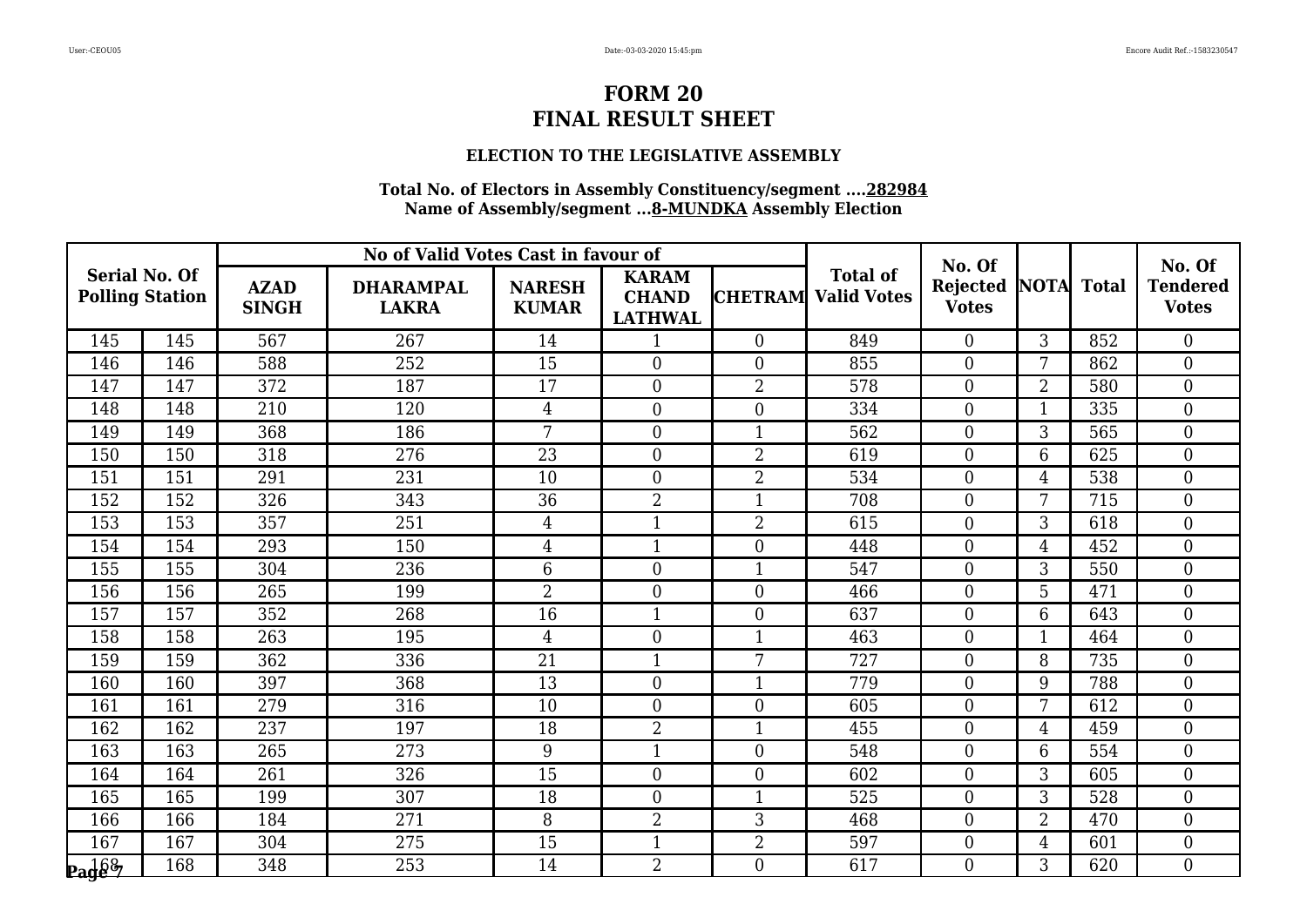### **ELECTION TO THE LEGISLATIVE ASSEMBLY**

|                                                |     |                             | No of Valid Votes Cast in favour of |                               |                                                |                  |                                       | No. Of                          |                |              | No. Of                          |
|------------------------------------------------|-----|-----------------------------|-------------------------------------|-------------------------------|------------------------------------------------|------------------|---------------------------------------|---------------------------------|----------------|--------------|---------------------------------|
| <b>Serial No. Of</b><br><b>Polling Station</b> |     | <b>AZAD</b><br><b>SINGH</b> | <b>DHARAMPAL</b><br><b>LAKRA</b>    | <b>NARESH</b><br><b>KUMAR</b> | <b>KARAM</b><br><b>CHAND</b><br><b>LATHWAL</b> | <b>CHETRAM</b>   | <b>Total of</b><br><b>Valid Votes</b> | <b>Rejected</b><br><b>Votes</b> | <b>NOTA</b>    | <b>Total</b> | <b>Tendered</b><br><b>Votes</b> |
| 169                                            | 169 | 262                         | 303                                 | 9                             | $\mathbf 1$                                    | 3                | 578                                   | $\Omega$                        | $\overline{7}$ | 585          | $\overline{0}$                  |
| 170                                            | 170 | 262                         | 312                                 | $6\phantom{.}6$               | $\overline{0}$                                 | $\overline{0}$   | 580                                   | $\boldsymbol{0}$                | 1              | 581          | $\overline{0}$                  |
| 171                                            | 171 | 378                         | 339                                 | 17                            | $\overline{2}$                                 | $\overline{0}$   | 736                                   | $\overline{0}$                  | 5              | 741          | $\overline{0}$                  |
| 172                                            | 172 | 288                         | 207                                 | 5                             | $\overline{0}$                                 | $\mathbf{1}$     | 501                                   | $\overline{0}$                  | 6              | 507          | $\overline{0}$                  |
| 173                                            | 173 | 179                         | 288                                 | 12                            | $\boldsymbol{0}$                               | $\Omega$         | 479                                   | $\boldsymbol{0}$                | $\overline{0}$ | 479          | $\overline{0}$                  |
| 174                                            | 174 | 223                         | 272                                 | 8                             | $\boldsymbol{0}$                               | $\boldsymbol{0}$ | 503                                   | $\boldsymbol{0}$                | 1              | 504          | $\boldsymbol{0}$                |
| 175                                            | 175 | 365                         | 245                                 | 12                            | $\overline{2}$                                 | $\overline{0}$   | 624                                   | $\overline{0}$                  | 3              | 627          | $\overline{0}$                  |
| 176                                            | 176 | 154                         | 114                                 | $\overline{2}$                | $\boldsymbol{0}$                               | $\overline{0}$   | 270                                   | $\boldsymbol{0}$                | $\overline{0}$ | 270          | $\overline{0}$                  |
| 177                                            | 177 | 235                         | 448                                 | 9                             | 3                                              |                  | 696                                   | $\overline{0}$                  | $\overline{4}$ | 700          | $\overline{0}$                  |
| 178                                            | 178 | 251                         | 186                                 | 14                            | $\overline{2}$                                 | $\overline{0}$   | 453                                   | $\overline{0}$                  | $\overline{2}$ | 455          | $\overline{0}$                  |
| 179                                            | 179 | 255                         | 231                                 | 12                            | $\mathbf{1}$                                   | $\mathbf{1}$     | 500                                   | $\boldsymbol{0}$                | 3              | 503          | $\overline{0}$                  |
| 180                                            | 180 | 223                         | 337                                 | 9                             | $\mathbf{1}$                                   | $\overline{0}$   | 570                                   | $\overline{0}$                  | 5              | 575          | $\overline{0}$                  |
| 181                                            | 181 | 287                         | 423                                 | 13                            | $\overline{2}$                                 | $\mathbf{1}$     | 726                                   | $\overline{0}$                  | 8              | 734          | $\overline{0}$                  |
| 182                                            | 182 | 199                         | 344                                 | 9                             | $\mathbf{1}$                                   | $\overline{0}$   | 553                                   | $\overline{0}$                  | $\mathbf{1}$   | 554          | $\overline{0}$                  |
| 183                                            | 183 | 180                         | 344                                 | 18                            | $\overline{0}$                                 | $\mathbf{1}$     | 543                                   | $\overline{0}$                  | $\overline{0}$ | 543          | $\overline{0}$                  |
| 184                                            | 184 | 174                         | 230                                 | $\overline{4}$                | $\mathbf{1}$                                   | $\mathbf{1}$     | 410                                   | $\boldsymbol{0}$                | $\overline{0}$ | 410          | $\boldsymbol{0}$                |
| 185                                            | 185 | 219                         | 379                                 | 34                            | $\mathbf{1}$                                   | $\overline{2}$   | 635                                   | $\overline{0}$                  | 5              | 640          | $\overline{0}$                  |
| 186                                            | 186 | 93                          | 412                                 | $\overline{18}$               | $\mathbf{1}$                                   | $\mathbf{1}$     | 525                                   | $\overline{0}$                  | 3              | 528          | $\theta$                        |
| 187                                            | 187 | 90                          | 332                                 | 25                            | 3                                              | $\overline{0}$   | 450                                   | $\overline{0}$                  | 4              | 454          | $\boldsymbol{0}$                |
| 188                                            | 188 | 192                         | 337                                 | 28                            | $\mathbf{1}$                                   | $\overline{0}$   | 558                                   | $\overline{0}$                  | 9              | 567          | $\overline{0}$                  |
| 189                                            | 189 | 212                         | 594                                 | 48                            | $\theta$                                       | $\theta$         | 854                                   | $\overline{0}$                  | 6              | 860          | $\theta$                        |
| 190                                            | 190 | 149                         | 433                                 | 21                            | $\overline{0}$                                 | $\overline{0}$   | 603                                   | $\overline{0}$                  | 3              | 606          | $\boldsymbol{0}$                |
| 191                                            | 191 | 152                         | 336                                 | 16                            | $\boldsymbol{0}$                               | $\overline{2}$   | 506                                   | $\boldsymbol{0}$                | 2              | 508          | $\overline{0}$                  |
| $\mathbf{p}_\mathbf{a}$ de 8                   | 192 | 185                         | 402                                 | 11                            | $\theta$                                       | $\overline{2}$   | 600                                   | $\overline{0}$                  | $\overline{2}$ | 602          | $\Omega$                        |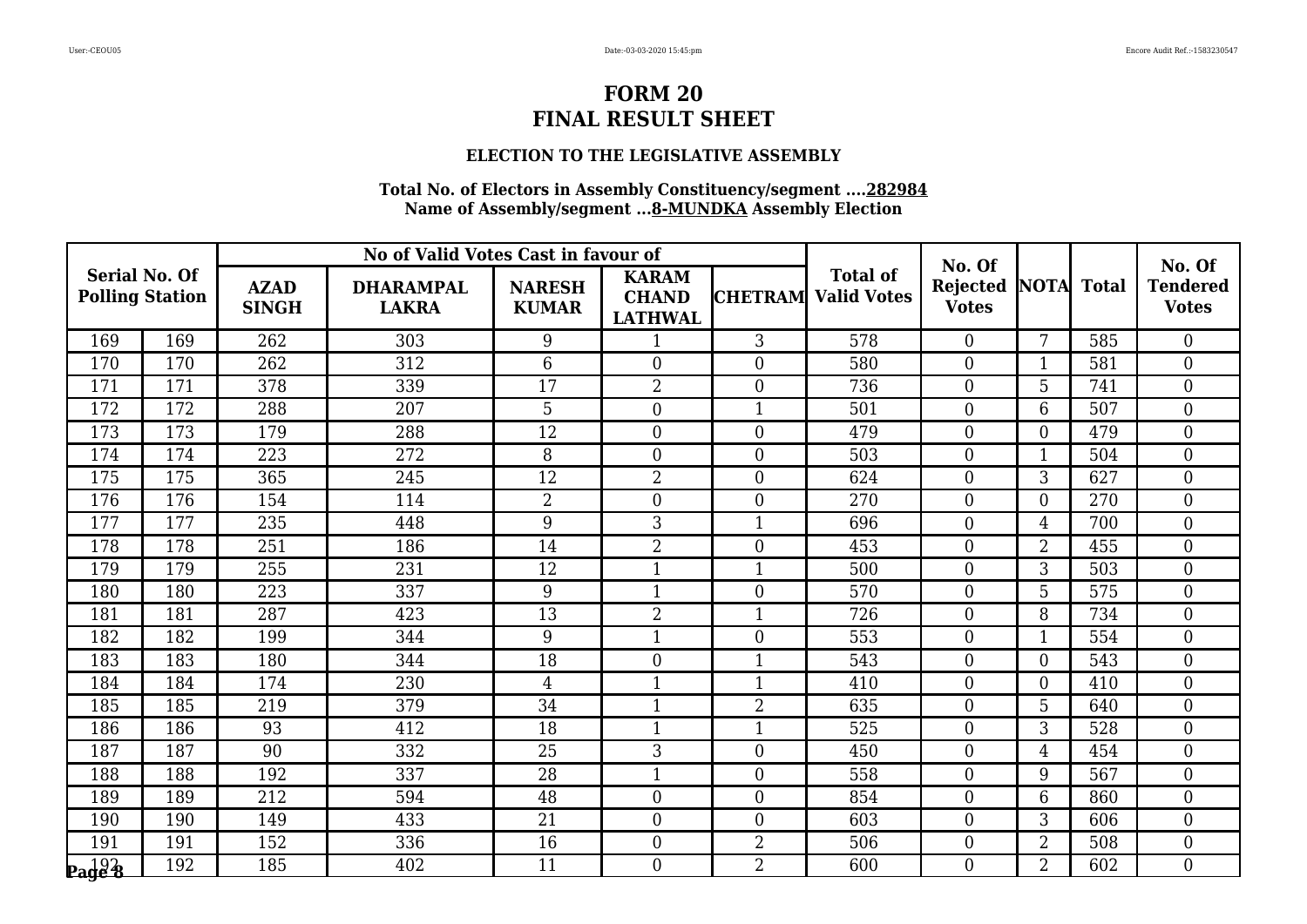### **ELECTION TO THE LEGISLATIVE ASSEMBLY**

| <b>Serial No. Of</b>     |                  | No of Valid Votes Cast in favour of |                                  |                               |                                                |                  | No. Of                                |                          |                  | No. Of       |                                 |
|--------------------------|------------------|-------------------------------------|----------------------------------|-------------------------------|------------------------------------------------|------------------|---------------------------------------|--------------------------|------------------|--------------|---------------------------------|
| <b>Polling Station</b>   |                  | <b>AZAD</b><br><b>SINGH</b>         | <b>DHARAMPAL</b><br><b>LAKRA</b> | <b>NARESH</b><br><b>KUMAR</b> | <b>KARAM</b><br><b>CHAND</b><br><b>LATHWAL</b> | <b>CHETRAM</b>   | <b>Total of</b><br><b>Valid Votes</b> | Rejected<br><b>Votes</b> | <b>NOTA</b>      | <b>Total</b> | <b>Tendered</b><br><b>Votes</b> |
| 193                      | 193              | 160                                 | 392                              | 14                            | 1                                              | 3                | 570                                   | $\overline{0}$           | $\overline{4}$   | 574          | $\overline{0}$                  |
| 194                      | 194              | 224                                 | 449                              | 14                            | $\mathbf{1}$                                   | $\Omega$         | 688                                   | $\overline{0}$           | 3                | 691          | $\overline{0}$                  |
| 195                      | 195              | 178                                 | 403                              | 23                            | $\boldsymbol{0}$                               | $\boldsymbol{0}$ | 604                                   | $\boldsymbol{0}$         | 5                | 609          | $\boldsymbol{0}$                |
| 196                      | 196              | 144                                 | 337                              | 25                            | $\overline{0}$                                 | $\overline{0}$   | 506                                   | $\overline{0}$           | 3                | 509          | $\overline{0}$                  |
| 197                      | 197              | 211                                 | 288                              | 9                             | $\overline{0}$                                 | $\Omega$         | 508                                   | $\boldsymbol{0}$         | 2                | 510          | $\overline{0}$                  |
| 198                      | 198              | 220                                 | 447                              | 14                            | $\boldsymbol{0}$                               | $\overline{4}$   | 685                                   | $\boldsymbol{0}$         | 3                | 688          | $\boldsymbol{0}$                |
| 199                      | 199              | 177                                 | 293                              | 11                            | $\mathbf{1}$                                   | $\overline{0}$   | 482                                   | $\overline{0}$           | $\mathbf{1}$     | 483          | $\overline{0}$                  |
| 200                      | 200              | 221                                 | 421                              | 8                             | $\overline{2}$                                 | $\mathbf{1}$     | 653                                   | $\overline{0}$           | 4                | 657          | $\overline{0}$                  |
| 201                      | 201              | 124                                 | 226                              | $\overline{10}$               | $\overline{0}$                                 | $\overline{0}$   | 360                                   | $\overline{0}$           | 3                | 363          | $\theta$                        |
| 202                      | 202              | 182                                 | 365                              | 15                            | $\overline{0}$                                 | $\overline{2}$   | 564                                   | $\overline{0}$           | $\overline{2}$   | 566          | $\overline{0}$                  |
| 203                      | 203              | 207                                 | 443                              | 31                            | $\boldsymbol{0}$                               | $\overline{2}$   | 683                                   | $\boldsymbol{0}$         | 1                | 684          | $\boldsymbol{0}$                |
| 204                      | 204              | 303                                 | 429                              | 10                            | $\mathbf{1}$                                   | $\mathbf{1}$     | 744                                   | $\overline{0}$           | 3                | 747          | $\overline{0}$                  |
| 205                      | 205              | 122                                 | 635                              | 30                            | $\mathbf{1}$                                   | $\overline{2}$   | 790                                   | $\overline{0}$           | 3                | 793          | $\overline{0}$                  |
| 206                      | $\overline{206}$ | 295                                 | 388                              | 47                            | $\overline{2}$                                 | $\overline{0}$   | 732                                   | $\overline{0}$           | $\mathbf{1}$     | 733          | $\overline{0}$                  |
| 207                      | 207              | 46                                  | 569                              | 29                            | $\overline{2}$                                 | 4                | 650                                   | $\overline{0}$           | $\overline{0}$   | 650          | $\theta$                        |
| 208                      | 208              | 23                                  | 581                              | 17                            |                                                | $\overline{0}$   | 622                                   | $\overline{0}$           | 1                | 623          | $\overline{0}$                  |
| 209                      | 209              | 18                                  | 440                              | $\overline{4}$                | $\boldsymbol{0}$                               | 4                | 466                                   | $\boldsymbol{0}$         | $\boldsymbol{0}$ | 466          | $\overline{0}$                  |
| 210                      | 210              | 203                                 | 219                              | 16                            | $\overline{0}$                                 | $\mathbf{1}$     | 439                                   | $\overline{0}$           | $\overline{2}$   | 441          | $\overline{0}$                  |
| 211                      | 211              | 264                                 | 211                              | 8                             | $\overline{0}$                                 | $\Omega$         | 483                                   | $\overline{0}$           | 4                | 487          | $\Omega$                        |
| 212                      | 212              | 169                                 | 173                              | $9\,$                         | $\boldsymbol{0}$                               | $\overline{0}$   | 351                                   | $\boldsymbol{0}$         | $\overline{0}$   | 351          | $\overline{0}$                  |
| 213                      | 213              | 358                                 | 374                              | 13                            | $\mathbf{1}$                                   | $\mathbf{1}$     | 747                                   | $\overline{0}$           | 4                | 751          | $\overline{0}$                  |
| 214                      | 214              | 327                                 | 308                              | 14                            | $\mathbf{1}$                                   |                  | 651                                   | $\boldsymbol{0}$         | 1                | 652          | $\overline{0}$                  |
| 215                      | 215              | 362                                 | 340                              | 26                            | $\mathbf{1}$                                   | $\boldsymbol{0}$ | 729                                   | $\boldsymbol{0}$         | 3                | 732          | $\boldsymbol{0}$                |
| $\mathbf{p_3}^{216}_{9}$ | 216              | 303                                 | 257                              | 14                            | $\theta$                                       | $\overline{0}$   | 574                                   | $\overline{0}$           | 5                | 579          | $\Omega$                        |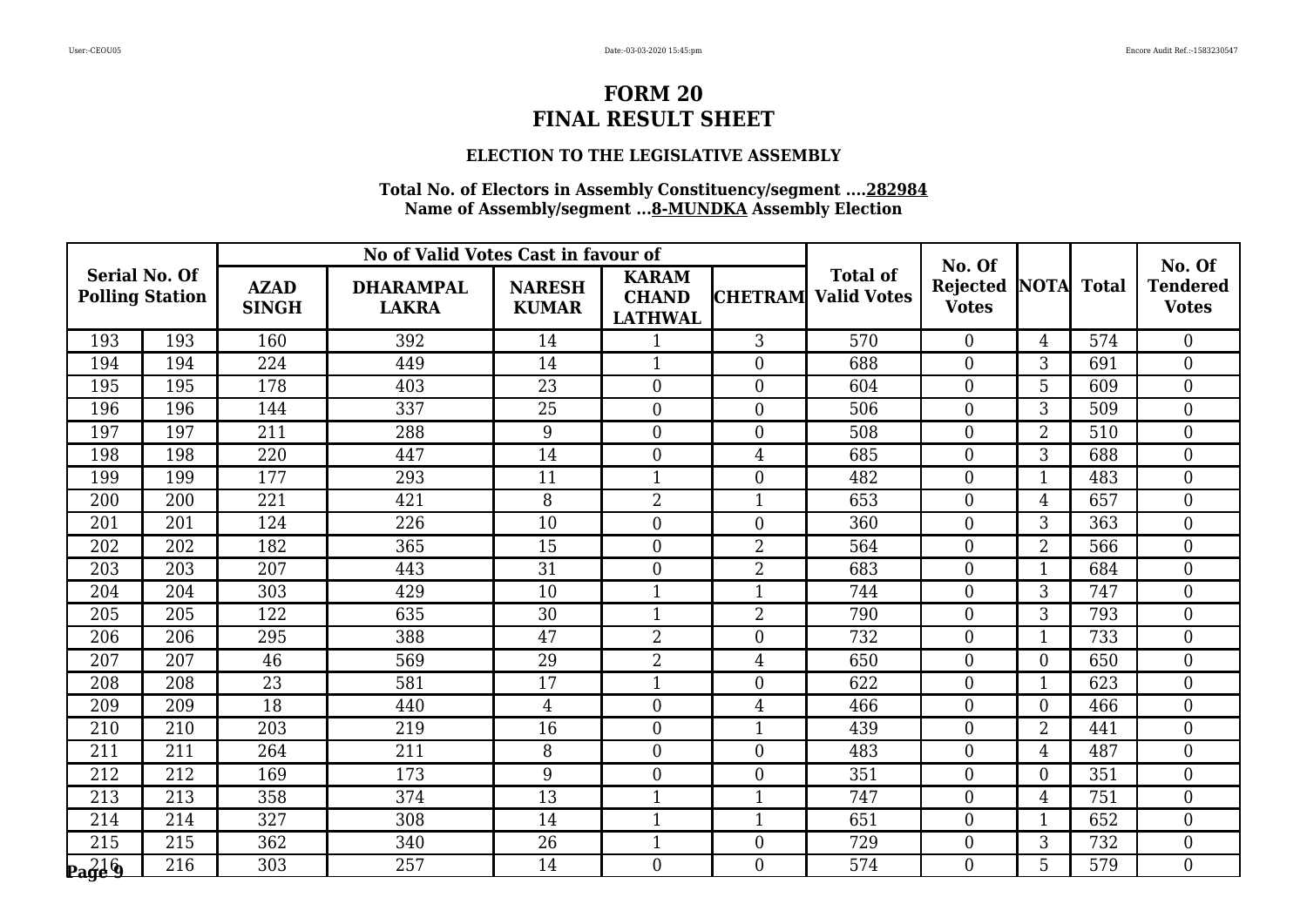### **ELECTION TO THE LEGISLATIVE ASSEMBLY**

| <b>Serial No. Of</b>              |     | No of Valid Votes Cast in favour of |                                  |                               |                                                |                  | No. Of                                |                                 |                | No. Of       |                                 |
|-----------------------------------|-----|-------------------------------------|----------------------------------|-------------------------------|------------------------------------------------|------------------|---------------------------------------|---------------------------------|----------------|--------------|---------------------------------|
| <b>Polling Station</b>            |     | <b>AZAD</b><br><b>SINGH</b>         | <b>DHARAMPAL</b><br><b>LAKRA</b> | <b>NARESH</b><br><b>KUMAR</b> | <b>KARAM</b><br><b>CHAND</b><br><b>LATHWAL</b> | <b>CHETRAM</b>   | <b>Total of</b><br><b>Valid Votes</b> | <b>Rejected</b><br><b>Votes</b> | <b>NOTA</b>    | <b>Total</b> | <b>Tendered</b><br><b>Votes</b> |
| 217                               | 217 | 270                                 | 192                              | 6                             | $\overline{0}$                                 | $\theta$         | 468                                   | $\overline{0}$                  | 3              | 471          | $\Omega$                        |
| 218                               | 218 | 198                                 | 263                              | 11                            | $\overline{0}$                                 |                  | 473                                   | $\overline{0}$                  | 5              | 478          | $\overline{0}$                  |
| 219                               | 219 | 335                                 | 317                              | 21                            | $\mathbf{1}$                                   | $\mathbf{1}$     | 675                                   | $\overline{0}$                  | 9              | 684          | $\overline{0}$                  |
| 220                               | 220 | 335                                 | 336                              | 14                            | $\mathbf{1}$                                   | $\mathbf{1}$     | 687                                   | $\overline{0}$                  | $\overline{4}$ | 691          | $\overline{0}$                  |
| 221                               | 221 | 263                                 | 236                              | 11                            | $\overline{0}$                                 | $\overline{0}$   | 510                                   | $\overline{0}$                  | 3              | 513          | $\overline{0}$                  |
| 222                               | 222 | 221                                 | 179                              | 8                             | $\mathbf{1}$                                   | $\overline{0}$   | 409                                   | $\overline{0}$                  | $\overline{2}$ | 411          | $\overline{0}$                  |
| 223                               | 223 | 201                                 | 180                              | 15                            | $\overline{0}$                                 | $\mathbf{1}$     | 397                                   | $\overline{0}$                  | 3              | 400          | $\overline{0}$                  |
| 224                               | 224 | 419                                 | 219                              | 12                            | $\mathbf{1}$                                   | $\overline{0}$   | 651                                   | $\boldsymbol{0}$                | 1              | 652          | $\overline{0}$                  |
| 225                               | 225 | 282                                 | 187                              | 9                             | $\mathbf{1}$                                   | $\boldsymbol{0}$ | 479                                   | $\boldsymbol{0}$                | 2              | 481          | $\boldsymbol{0}$                |
| 226                               | 226 | 241                                 | 191                              | 12                            | $\overline{0}$                                 | $\mathbf{1}$     | 445                                   | $\Omega$                        | $\overline{4}$ | 449          | $\overline{0}$                  |
| 227                               | 227 | 209                                 | 186                              | 23                            | $\overline{0}$                                 | $\Omega$         | 418                                   | $\overline{0}$                  | 1              | 419          | $\overline{0}$                  |
| 228                               | 228 | 330                                 | 284                              | 22                            | $\boldsymbol{0}$                               | $\boldsymbol{0}$ | 636                                   | $\overline{0}$                  | $\overline{2}$ | 638          | $\boldsymbol{0}$                |
| 229                               | 229 | 291                                 | 188                              | 10                            | $\mathbf{1}$                                   | $\mathbf{1}$     | 491                                   | $\overline{0}$                  | 3              | 494          | $\overline{0}$                  |
| 230                               | 230 | 267                                 | 162                              | 8                             | $\mathbf{1}$                                   | $\overline{0}$   | 438                                   | $\overline{0}$                  | $\overline{2}$ | 440          | $\overline{0}$                  |
| 231                               | 231 | 133                                 | 112                              | 7                             | $\mathbf{1}$                                   | $\overline{0}$   | 253                                   | $\overline{0}$                  | $\overline{2}$ | 255          | $\overline{0}$                  |
| 232                               | 232 | 402                                 | 309                              | 19                            | $\mathbf{1}$                                   | $\mathbf{1}$     | 732                                   | $\overline{0}$                  | 5              | 737          | $\overline{0}$                  |
| 233                               | 233 | 309                                 | 337                              | 16                            | $\boldsymbol{0}$                               | 1                | 663                                   | $\boldsymbol{0}$                | 4              | 667          | $\overline{0}$                  |
| 234                               | 234 | 409                                 | 290                              | $\overline{13}$               | $\overline{0}$                                 | $\overline{0}$   | 712                                   | $\overline{0}$                  | 5              | 717          | $\overline{0}$                  |
| 235                               | 235 | 406                                 | 281                              | 22                            | $\mathbf{1}$                                   | $\mathbf{1}$     | 711                                   | $\overline{0}$                  | $\overline{4}$ | 715          | $\overline{0}$                  |
| 236                               | 236 | 185                                 | 272                              | 17                            | 3                                              |                  | 478                                   | $\boldsymbol{0}$                | 3              | 481          | $\boldsymbol{0}$                |
| 237                               | 237 | 171                                 | 157                              | 11                            | $\overline{1}$                                 | $\overline{0}$   | 340                                   | $\overline{0}$                  | $\overline{2}$ | 342          | $\theta$                        |
| 238                               | 238 | 206                                 | 200                              | 17                            | $\overline{0}$                                 | $\overline{0}$   | 423                                   | $\overline{0}$                  | 3              | 426          | $\boldsymbol{0}$                |
| 239                               | 239 | 236                                 | 166                              | 14                            | $\mathbf{1}$                                   | $\overline{2}$   | 419                                   | $\overline{0}$                  | $\overline{2}$ | 421          | $\overline{0}$                  |
| $\mathbf{p_3} \substack{240\ 40}$ | 240 | 231                                 | 179                              | 15                            | $\mathbf{1}$                                   | $\mathbf{1}$     | 427                                   | $\overline{0}$                  | 3              | 430          | $\Omega$                        |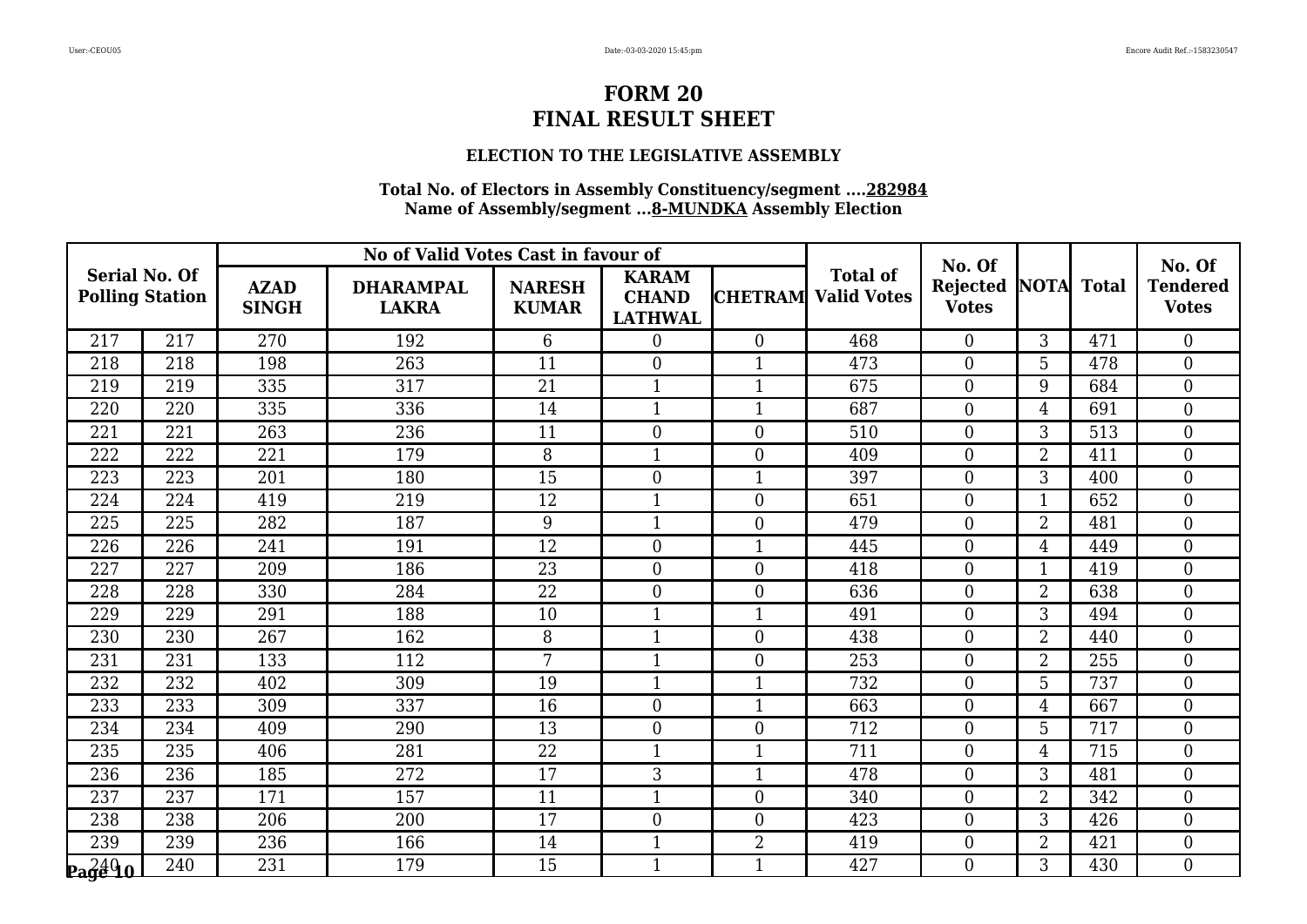### **ELECTION TO THE LEGISLATIVE ASSEMBLY**

| <b>Serial No. Of</b>                                 |     | No of Valid Votes Cast in favour of |                                  |                               |                                                |                | No. Of                                |                                 |                | No. Of       |                                 |
|------------------------------------------------------|-----|-------------------------------------|----------------------------------|-------------------------------|------------------------------------------------|----------------|---------------------------------------|---------------------------------|----------------|--------------|---------------------------------|
| <b>Polling Station</b>                               |     | <b>AZAD</b><br><b>SINGH</b>         | <b>DHARAMPAL</b><br><b>LAKRA</b> | <b>NARESH</b><br><b>KUMAR</b> | <b>KARAM</b><br><b>CHAND</b><br><b>LATHWAL</b> | <b>CHETRAM</b> | <b>Total of</b><br><b>Valid Votes</b> | <b>Rejected</b><br><b>Votes</b> | <b>NOTA</b>    | <b>Total</b> | <b>Tendered</b><br><b>Votes</b> |
| 241                                                  | 241 | 349                                 | 253                              | 5                             | $\mathbf 1$                                    | $\overline{2}$ | 610                                   | $\overline{0}$                  | $\mathbf{1}$   | 611          | $\Omega$                        |
| 242                                                  | 242 | 343                                 | 305                              | 12                            | $\overline{0}$                                 |                | 661                                   | $\overline{0}$                  | 9              | 670          | $\overline{0}$                  |
| 243                                                  | 243 | 245                                 | 219                              | 12                            | $\mathbf{1}$                                   | $\overline{2}$ | 479                                   | $\overline{0}$                  | 3              | 482          | $\overline{0}$                  |
| 244                                                  | 244 | 348                                 | 303                              | 12                            | $\overline{0}$                                 | $\overline{0}$ | 663                                   | $\overline{0}$                  | 7              | 670          | $\overline{0}$                  |
| 245                                                  | 245 | 310                                 | $\overline{204}$                 | 9                             | $\overline{0}$                                 | $\overline{0}$ | 523                                   | $\overline{0}$                  | $\overline{0}$ | 523          | $\overline{0}$                  |
| 246                                                  | 246 | 192                                 | 242                              | 8                             | $\mathbf{1}$                                   | $\mathbf{1}$   | 444                                   | $\overline{0}$                  | 3              | 447          | $\overline{0}$                  |
| 247                                                  | 247 | 292                                 | 348                              | 40                            | 3                                              | 3              | 686                                   | $\overline{0}$                  | $\overline{2}$ | 688          | $\overline{0}$                  |
| 248                                                  | 248 | 156                                 | 288                              | 22                            | $\mathbf{1}$                                   | $\overline{2}$ | 469                                   | $\boldsymbol{0}$                | 4              | 473          | $\overline{0}$                  |
| 249                                                  | 249 | 174                                 | 259                              | 24                            | $\boldsymbol{0}$                               | $\mathbf{1}$   | 458                                   | $\boldsymbol{0}$                | 2              | 460          | $\boldsymbol{0}$                |
| 250                                                  | 250 | 140                                 | 509                              | 15                            | $\overline{2}$                                 | $\theta$       | 666                                   | $\Omega$                        | $\overline{0}$ | 666          | $\mathbf{1}$                    |
| 251                                                  | 251 | 96                                  | 395                              | 14                            | $\overline{2}$                                 |                | 508                                   | $\overline{0}$                  | 2              | 510          | $\overline{0}$                  |
| 252                                                  | 252 | 206                                 | 471                              | 9                             | $\overline{2}$                                 | $\overline{0}$ | 688                                   | $\overline{0}$                  | 4              | 692          | $\boldsymbol{0}$                |
| 253                                                  | 253 | 121                                 | 666                              | 21                            | $\boldsymbol{0}$                               | $\overline{0}$ | 808                                   | $\overline{0}$                  | 5              | 813          | $\overline{0}$                  |
| 254                                                  | 254 | 118                                 | 418                              | 13                            | $\mathbf{1}$                                   | $\overline{2}$ | 552                                   | $\overline{0}$                  | 5              | 557          | $\overline{0}$                  |
| 255                                                  | 255 | 114                                 | 534                              | 12                            | $\mathbf{1}$                                   | $\overline{2}$ | 663                                   | $\overline{0}$                  | $\overline{2}$ | 665          | $\overline{0}$                  |
| 256                                                  | 256 | 102                                 | 387                              | 5                             | $\boldsymbol{0}$                               | $\overline{0}$ | 494                                   | $\overline{0}$                  | $\mathbf{1}$   | 495          | $\overline{0}$                  |
| 257                                                  | 257 | 113                                 | 345                              | 11                            | $\boldsymbol{0}$                               | $\overline{2}$ | 471                                   | $\boldsymbol{0}$                | 1              | 472          | $\overline{0}$                  |
| 258                                                  | 258 | 166                                 | 469                              | 11                            | $\overline{2}$                                 | $\overline{2}$ | 650                                   | $\overline{0}$                  | 9              | 659          | $\overline{0}$                  |
| 259                                                  | 259 | 124                                 | 408                              | 11                            | $\overline{0}$                                 | $\mathbf{1}$   | 544                                   | $\overline{0}$                  | $\overline{4}$ | 548          | $\overline{0}$                  |
| 260                                                  | 260 | 120                                 | 392                              | 13                            | $\mathbf{1}$                                   |                | 527                                   | $\boldsymbol{0}$                | 6              | 533          | $\boldsymbol{0}$                |
| 261                                                  | 261 | 114                                 | 499                              | 5                             | $\overline{4}$                                 | $\Omega$       | 622                                   | $\overline{0}$                  | 3              | 625          | $\theta$                        |
| 262                                                  | 262 | 71                                  | 233                              | $6\phantom{.}6$               | $\overline{0}$                                 | $\overline{0}$ | 310                                   | $\overline{0}$                  | 0              | 310          | $\boldsymbol{0}$                |
| 263                                                  | 263 | 88                                  | 355                              | $\overline{4}$                | $\mathbf{1}$                                   | $\mathbf{1}$   | 449                                   | $\overline{0}$                  | $\overline{0}$ | 449          | $\overline{0}$                  |
| $\mathbf{p_3} \hat{g} \hat{e} \textbf{1} \textbf{1}$ | 264 | 159                                 | 415                              | 9                             | $\theta$                                       | 2              | 585                                   | $\overline{0}$                  | 3              | 588          | $\Omega$                        |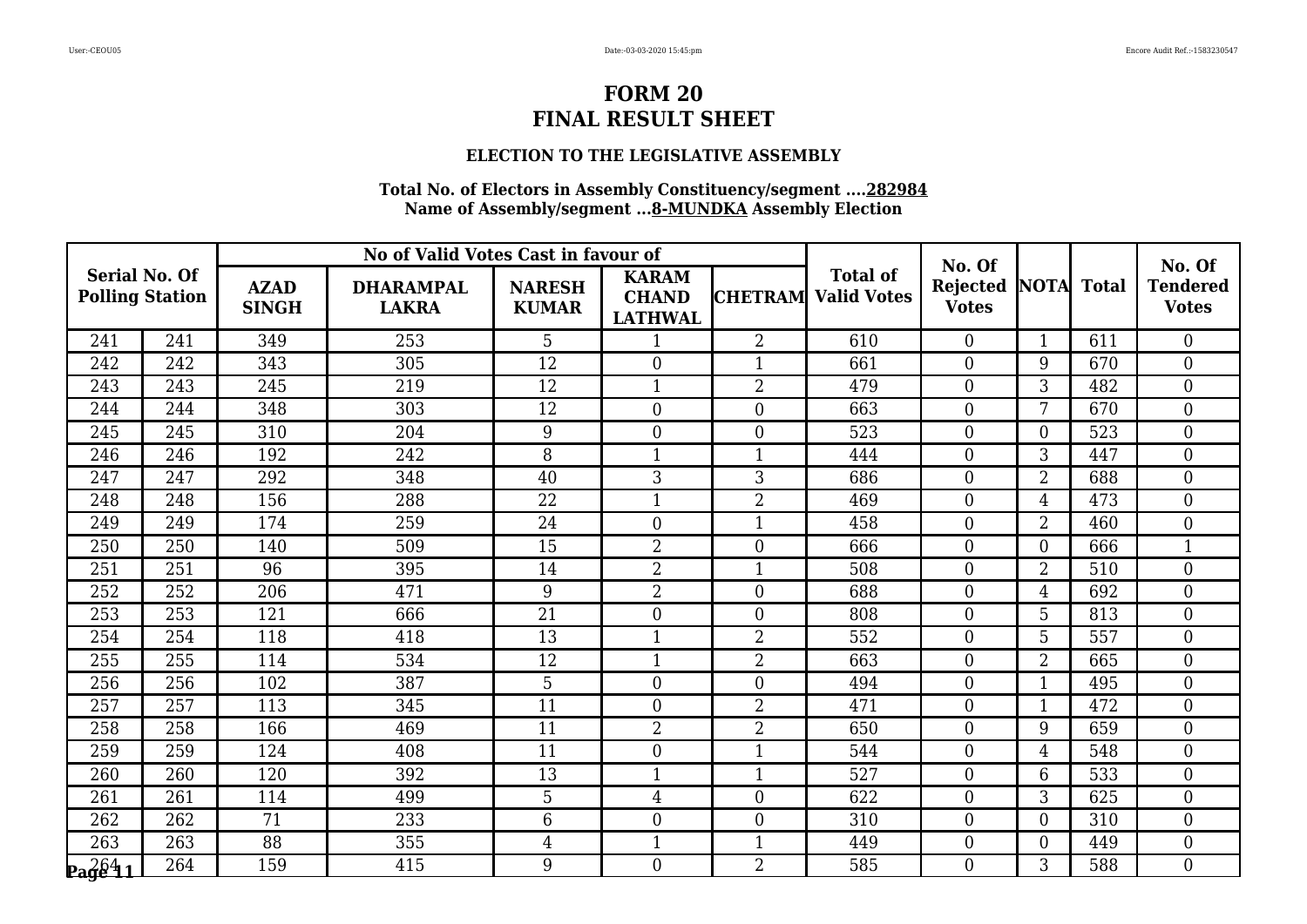#### **ELECTION TO THE LEGISLATIVE ASSEMBLY**

#### **Total No. of Electors in Assembly Constituency/segment ....282984 Name of Assembly/segment ...8-MUNDKA Assembly Election**

|                                         |                            |                             | No of Valid Votes Cast in favour of |                               |                                                |                  |                                               | No. Of                   |                  |              | No. Of                          |
|-----------------------------------------|----------------------------|-----------------------------|-------------------------------------|-------------------------------|------------------------------------------------|------------------|-----------------------------------------------|--------------------------|------------------|--------------|---------------------------------|
| Serial No. Of<br><b>Polling Station</b> |                            | <b>AZAD</b><br><b>SINGH</b> | <b>DHARAMPAL</b><br><b>LAKRA</b>    | <b>NARESH</b><br><b>KUMAR</b> | <b>KARAM</b><br><b>CHAND</b><br><b>LATHWAL</b> |                  | <b>Total of</b><br><b>CHETRAM</b> Valid Votes | Rejected<br><b>Votes</b> | <b>NOTA</b>      | <b>Total</b> | <b>Tendered</b><br><b>Votes</b> |
| 265                                     | 265                        | 105                         | 296                                 | 10                            | $\boldsymbol{0}$                               |                  | 412                                           | $\overline{0}$           | 3                | 415          | $\overline{0}$                  |
| 266                                     | 266                        | 90                          | 260                                 | 6                             | $\theta$                                       |                  | 357                                           | $\overline{0}$           |                  | 358          | $\overline{0}$                  |
| 267                                     | 267                        | 181                         | 505                                 | 11                            |                                                |                  | 699                                           | $\overline{0}$           | 8                | 707          | $\overline{0}$                  |
| 268                                     | 268                        | 128                         | 390                                 | 12                            | $\theta$                                       |                  | 531                                           | $\theta$                 | 2                | 533          | $\overline{0}$                  |
| 269                                     | 269                        | 87                          | 331                                 | 9                             |                                                | $\theta$         | 428                                           | $\theta$                 | $\overline{0}$   | 428          | $\overline{0}$                  |
| 270                                     | 270                        | 88                          | 308                                 | 4                             | $\boldsymbol{0}$                               | $\overline{0}$   | 400                                           | $\overline{0}$           | 4                | 404          | $\boldsymbol{0}$                |
| 271                                     | 271                        | 135                         | 471                                 | 17                            | $\mathbf{1}$                                   | 2                | 626                                           | $\overline{0}$           | 4                | 630          | $\overline{0}$                  |
| 272                                     | 272                        | 140                         | 500                                 | 21                            | $\mathbf{1}$                                   | 2                | 664                                           | $\overline{0}$           | 3                | 667          | $\overline{0}$                  |
| 273                                     | 273                        | 126                         | 703                                 | 8                             | $\overline{2}$                                 | $\overline{2}$   | 841                                           | $\overline{0}$           | 6                | 847          | $\overline{0}$                  |
| 274                                     | 274                        | 161                         | 643                                 | 10                            |                                                | $\overline{2}$   | 817                                           | $\overline{0}$           | 7                | 824          | $\overline{0}$                  |
| 275                                     | 275                        | 114                         | 409                                 | $\overline{4}$                | $\overline{2}$                                 |                  | 530                                           | $\theta$                 | $\mathbf{1}$     | 531          | $\overline{0}$                  |
| 276                                     | 276                        | 170                         | 479                                 | 11                            |                                                | $\overline{0}$   | 661                                           | $\theta$                 | 5                | 666          | $\overline{0}$                  |
| 277                                     | 277                        | 83                          | 480                                 | $6\phantom{1}6$               | 3                                              | $\boldsymbol{0}$ | 572                                           | $\overline{0}$           | $\boldsymbol{0}$ | 572          | $\mathbf{1}$                    |
| 278                                     | 278                        | 113                         | 268                                 | 12                            | $\mathbf{1}$                                   | 2                | 396                                           | $\overline{0}$           | $\mathbf{1}$     | 397          | $\overline{0}$                  |
| 279                                     | 279                        | 194                         | 482                                 | 11                            | $\mathbf{1}$                                   |                  | 689                                           | $\theta$                 | 3                | 692          | $\overline{0}$                  |
|                                         | <b>Total EVM Votes</b>     | 70855                       | 90194                               | 5073                          | 218                                            | 273              | 166613                                        | $\bf{0}$                 | 898              | 167511       | 3                               |
| <b>Votes</b>                            | <b>Total Postal Ballot</b> | 280                         | 99                                  | 9                             | $\mathbf{1}$                                   | $\boldsymbol{0}$ | 389                                           | 303                      | 5                | 697          | $\boldsymbol{0}$                |
| <b>Total Votes</b><br><b>Polled</b>     |                            | 71135                       | 90293                               | 5082                          | 219                                            | 273              | 167002                                        | 303                      | 903              | 168208       | 3                               |

**Page 12**